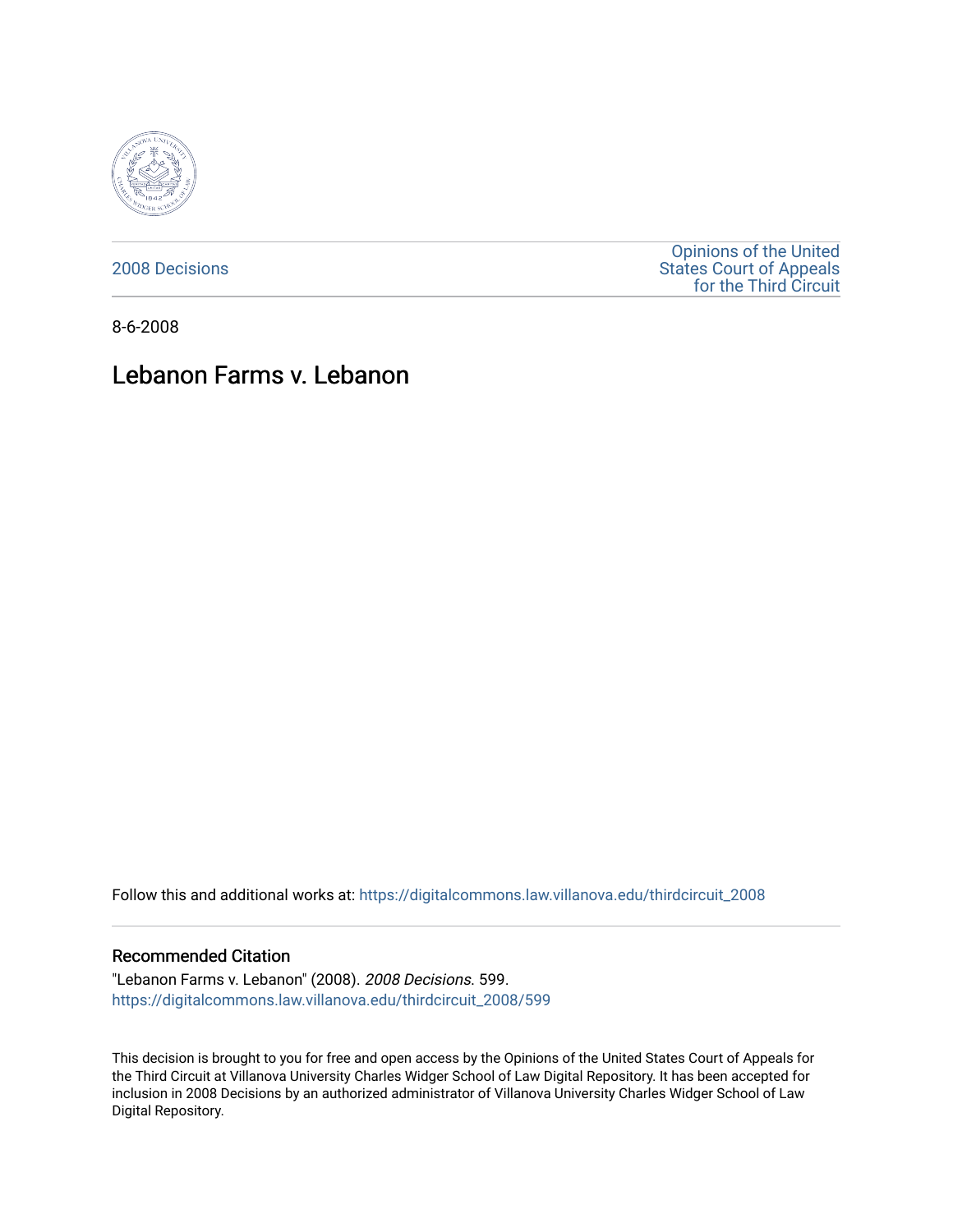PRECEDENTIAL

UNITED STATES COURT OF APPEALS FOR THE THIRD CIRCUIT

 $\overline{a}$ 

 $\sim$ 

Nos. 06-3473 and 06-3474

LEBANON FARMS DISPOSAL, INC.

v.

COUNTY OF LEBANON; GREATER LEBANON REFUSE AUTHORITY

> County of Lebanon, Appellant No. 06-3473

 Greater Lebanon Refuse Authority, Appellant No. 06-3474

On Appeal from the United States District Court for the Middle District of Pennsylvania (D.C. No. 03-cv-006820) District Judge: The Honorable Yvette Kane

 $\overline{a}$ 

 $\overline{a}$ 

Argued June 3, 2008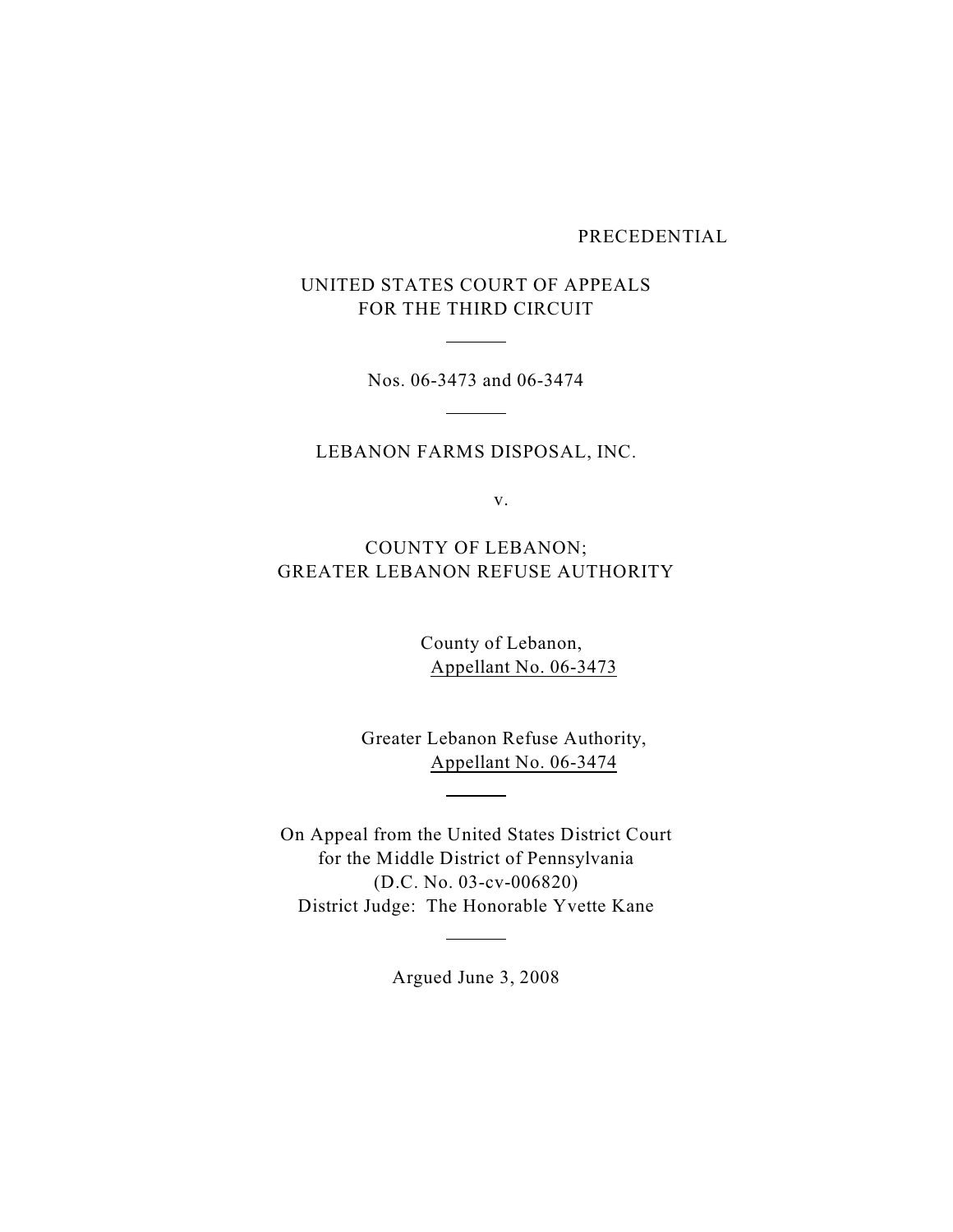# Before: FISHER and JORDAN, *Circuit Judges*, and YOHN,<sup>\*</sup> District Judge.

(Filed: August 6, 2008)

Stephanie E. DiVittore Charles E. Gutshall (Argued) Rhoads & Sinon One South Market Square P.O. Box 1146, 12th Floor Harrisburg, PA 17108 *Attorneys for Appellee*

James J. Kutz (Argued) Paula J. McDermott Post & Schell 17 North 2nd Street 12th Floor Harrisburg, PA 17101

David L. Schwalm Thomas, Thomas & Hafer 305 North Front Street P.O. Box 999 Harrisburg, PA 17108 *Attorneys for Appellants*

The Honorable William H. Yohn Jr., United States \* District Judge for the Eastern District of Pennsylvania, sitting by designation.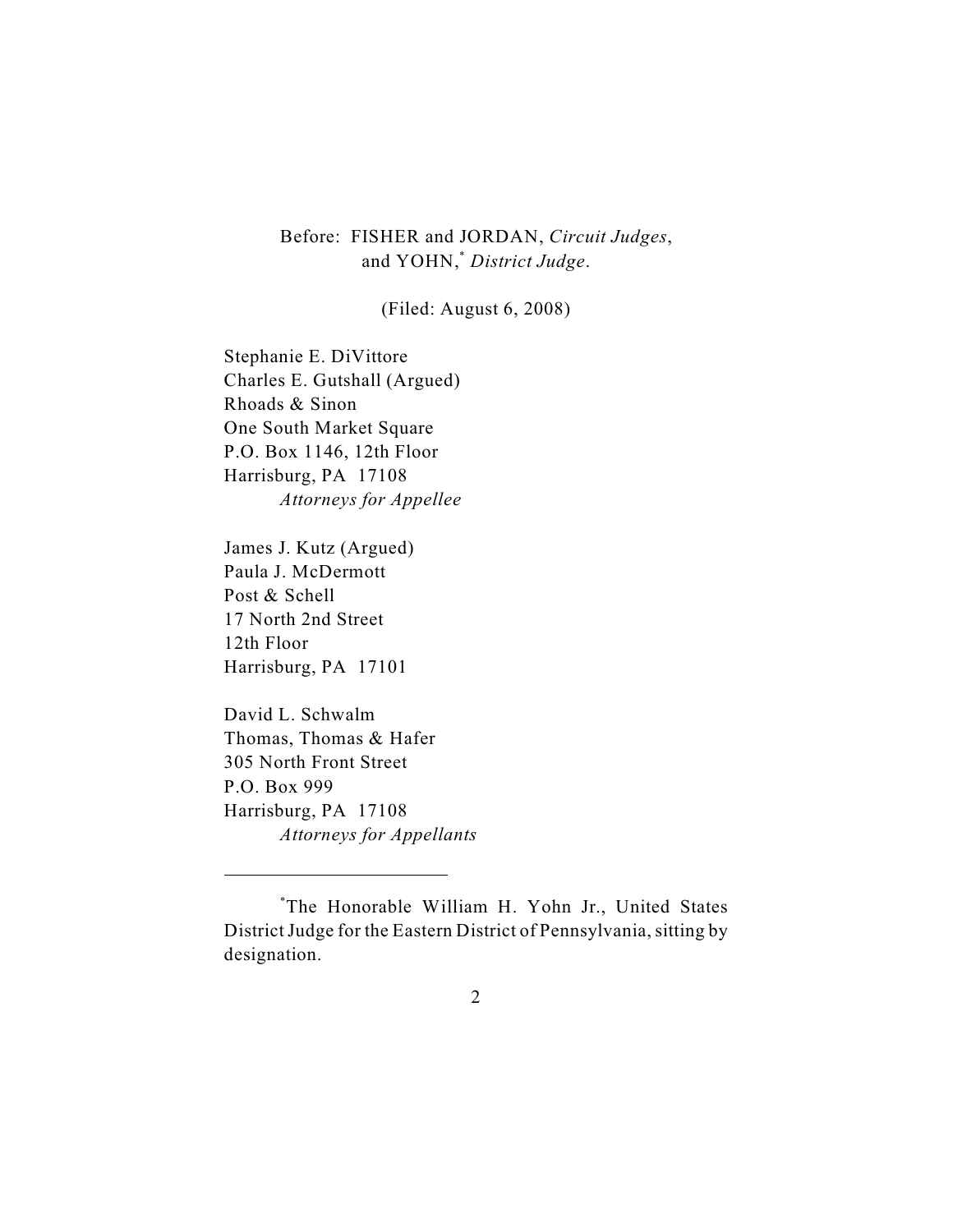## OPINION OF THE COURT

 $\overline{a}$ 

 $\overline{a}$ 

YOHN, *District Judge*.

The County of Lebanon ("County") and the Greater Lebanon Refuse Authority ("GLRA")<sup>1</sup> appeal the District Court's July 5, 2006 decision granting plaintiff Lebanon Farms Disposal, Inc.'s ("Lebanon Farms") motion for partial summary judgment. Applying a strict scrutiny standard, the District Court held that the County's Municipal Waste Management Ordinance No. 15 and Sections V and X(3) of the GLRA's July 5, 2005 Regulations (collectively, "flow control ordinances") that benefitted the GLRA's public waste disposal site violated the dormant Commerce Clause of the United States Constitution. The District Court therefore permanently enjoined the County and the GLRA from enforcing the flow control ordinances. While the County and the GLRA's appeal of that decision was pending, the Supreme Court decided *United Haulers Ass'n v. Oneida-Herkimer Solid Waste Management Authority*, \_\_\_ U.S. \_\_\_, 127 S. Ct. 1786 (2007). In Part II.C of *United Haulers*, a majority of the Court held that the "virtually *per se* rule of invalidity" that applies to flow control ordinances that benefit

<sup>&</sup>lt;sup>1</sup>The GLRA is a municipal authority created under and authorized by the Pennsylvania Municipalities Act, 53 Pa. Cons. Stat. §§ 5601 *et seq.* It is comprised of representatives of twenty-five municipalities in the County.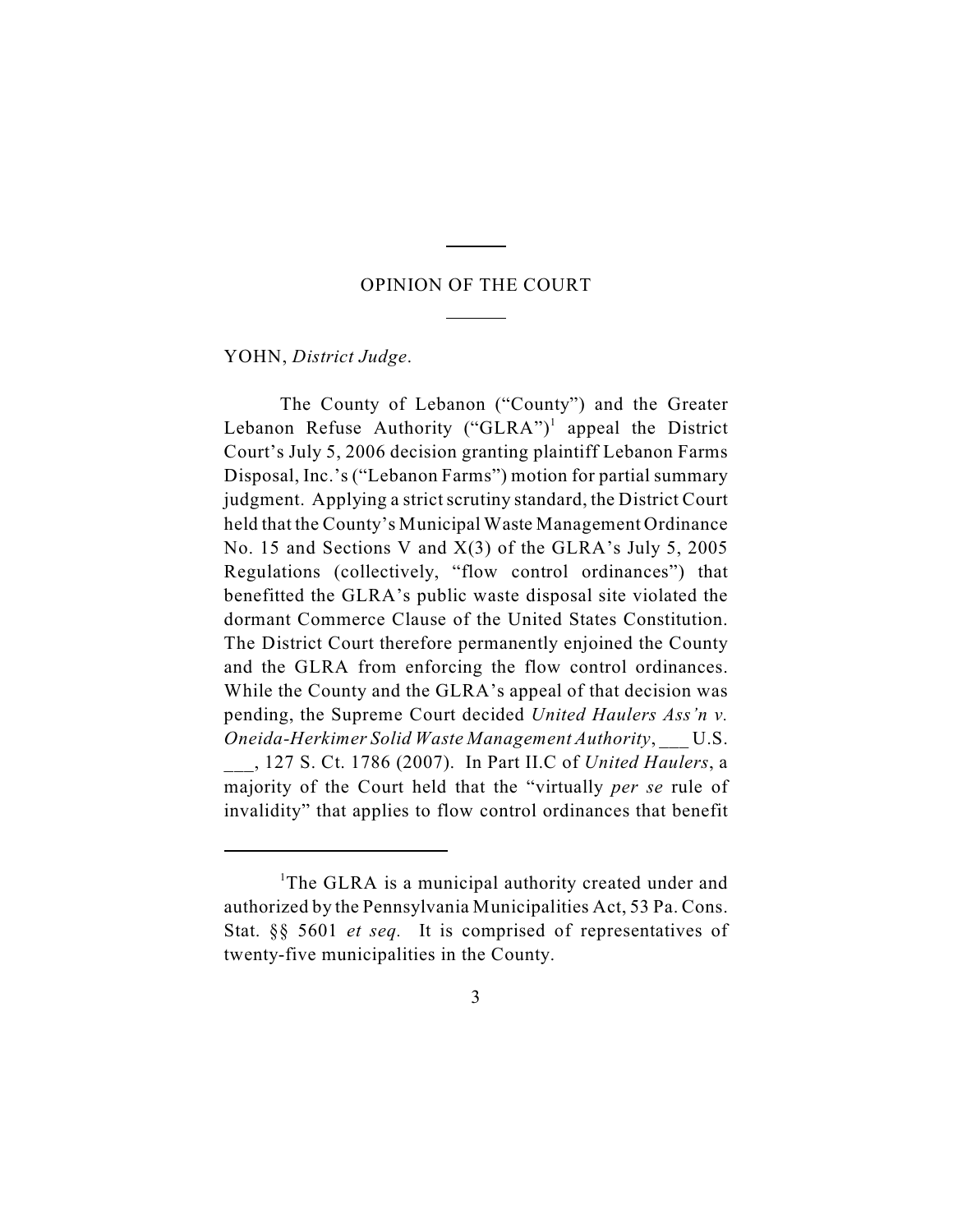private entities and that "can only be overcome by a showing that the State has no other means to advance a legitimate local purpose" does not apply to challenges of nondiscriminatory flow control ordinances that benefit public waste disposal facilities. *Id.* at 1793, 1797. In Part II.D, a plurality of the Court instructed lower federal courts to perform the balancing test set forth in *Pike v. Bruce Church, Inc.*, 397 U.S. 137, 142 (1970), when considering dormant Commerce Clause challenges to nondiscriminatory flow control ordinances that benefit public facilities with only incidental effects on interstate commerce. *United Haulers*, 127 S. Ct. at 1797. *United Hauler*s controls this case and requires us to vacate the District Court's grant of partial summary judgment and the resulting permanent injunction. Because the District Court should make necessary findings of fact and conclusions of law and perform the *Pike* balancing test in the first instance, we will remand.

#### **I.**

In 1988, the Pennsylvania General Assembly adopted the Municipal Waste Planning, Recycling and Waste Reduction Act, 53 Pa. Cons. Stat. § 4000.101 *et seq.* ("Act 101"). Act 101 charges counties with the responsibility for planning and coordinating municipal waste disposal and ensuring adequate landfill capacity through recurring ten-year planning processes. The County complied with Act 101 by adopting the 1990 Municipal Waste Management Plan ("1990 Plan"). As a result of a detailed study, the 1990 Plan recommended that the County continue municipal waste disposal at a GLRA-owned and GLRA-run landfill, various portions of which had been used by the GLRA since its formation in 1959. The 1990 Plan also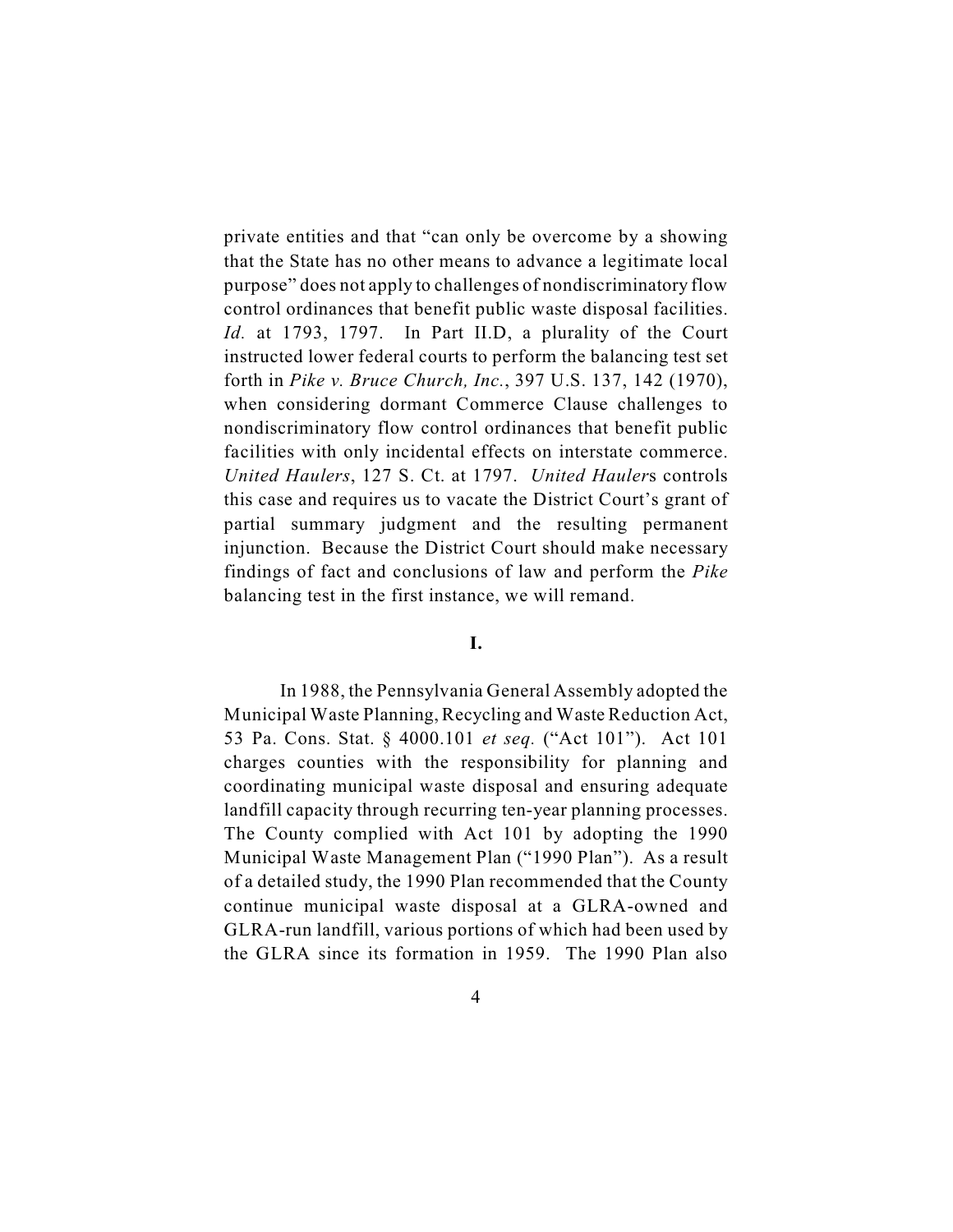recommended that the County enact a waste management ordinance, including a waste flow control plan.<sup>2</sup>

The County adopted Ordinance 15 on June 6, 1991. Ordinance 15 implements the 1990 Plan and grants the GLRA authority to control the County's waste management. Sections 2 and 3 of Ordinance 15 establish a licensing and waste flow control scheme regulating the collection and transport of all municipal waste generated within the county. Section 2(a) requires that any waste collectors within the County obtain a license from the GLRA. Both in-state and out-of-state private haulers may obtain a license and collect waste in the County, subject to a uniform "tipping fee."<sup>3</sup> The waste flow control provisions of Section 3 require the licensed collectors to deliver

 $2$ Throughout this opinion, we employ the term "waste" to refer to the "municipal waste" covered by the relevant plans and ordinances and as defined in Act 101, 53 Pa Cons. Stat. § 4000.103.

<sup>&</sup>lt;sup>3</sup>Tipping fees are disposal charges levied against collectors who drop off waste at a processing facility. "They are called 'tipping' fees because garbage trucks literally tip their back end to dump out the carried waste." *United Haulers*, 127 S. Ct. at 1791 n.1. During the period relevant to this case, the GLRA set the tipping fee at \$62.70 per ton, including a \$15.00 per ton surcharge covering recycling programs, administration and enforcement costs, and costs for maintaining environmentally safe closed landfills.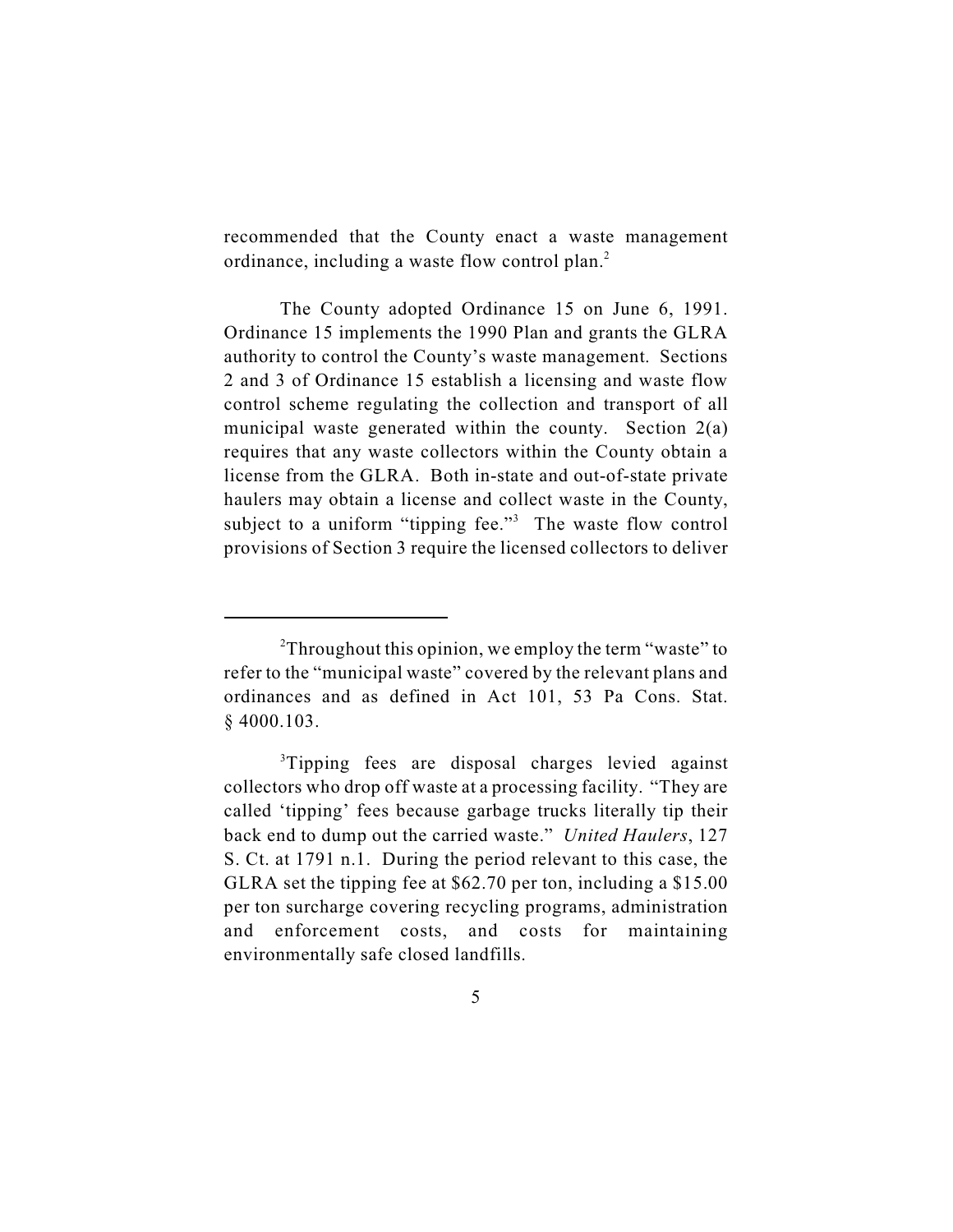the waste to a "Designated Facility"<sup>4</sup> unless "permitted by rule, regulation, ordinance, or order duly issued by the [GLRA]."<sup>5</sup> Various provisions of Ordinance 15 authorize the GLRA to adopt rules and regulations, to issue and revoke licenses and collect license fees, to identify designated facilities, to set system tipping fees, to establish penalties for violations, to enforce penalties, and to perform other governing and administrative tasks.

(a) Delivery to Designated Facility. Except as provided in (b) and (c) below, all Regulated Municipal Waste shall be delivered to a Designated Facility.

(b) Delivery to Other Sites. Delivery of Regulated Municipal Waste to other sites pursuant to the Plan may occur only as permitted by rule, regulation, ordinance, or order duly issued by the [GLRA].

(c) Recycling. Nothing herein shall be deemed to prohibit Source Separation or Recycling or to affect any sites at which Source Separation or Recycling may take place.

<sup>&</sup>lt;sup>4</sup>Section 1 of Ordinance 15 defines a Designated Facility: "Any municipal waste storage, collection, transfer, processing, or disposal facility or site constructed, owned, or operated by or on behalf of the [GLRA]."

<sup>&</sup>lt;sup>5</sup> Section 3 of Ordinance 15, titled "Waste Flow Control," provides: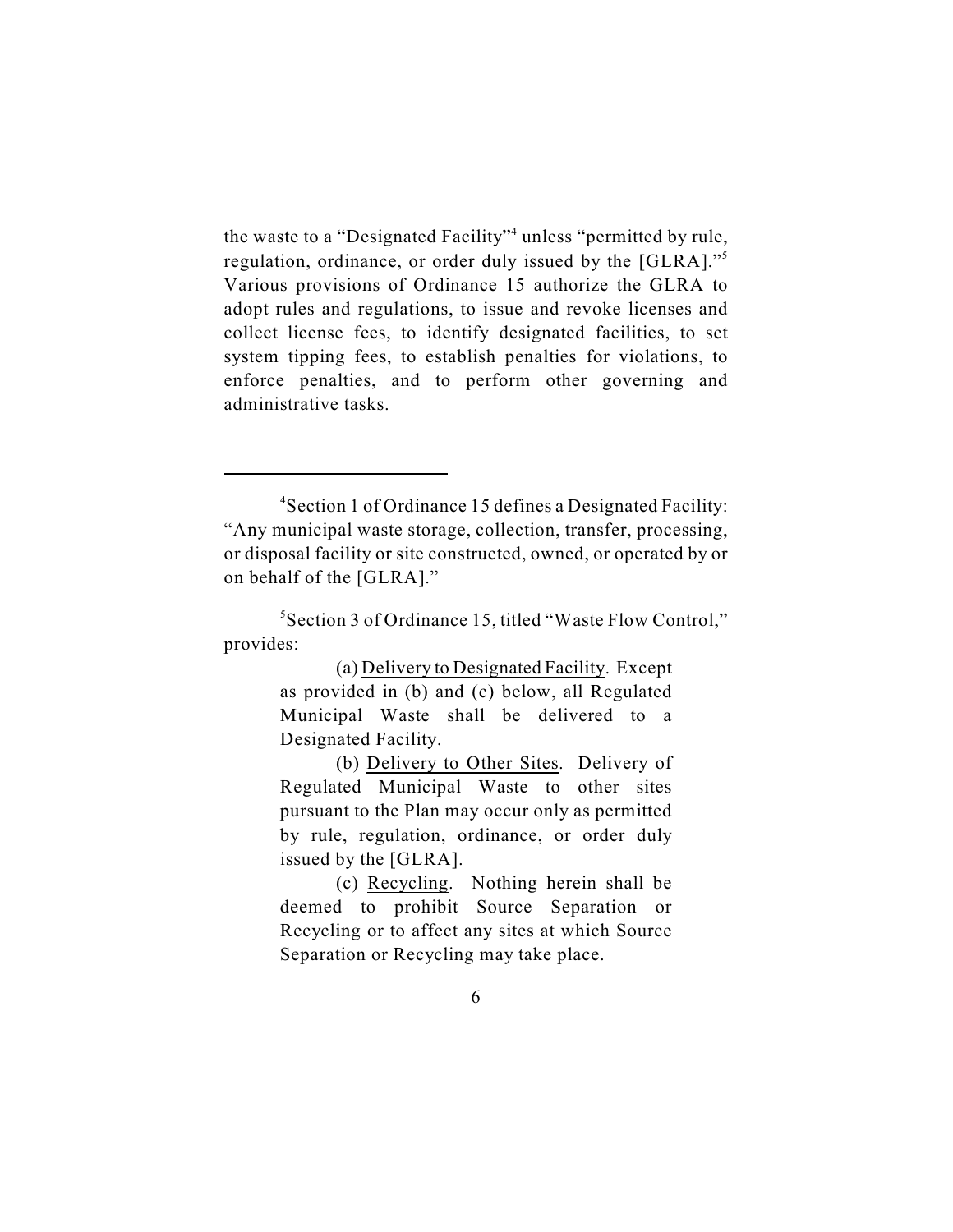Pursuant to Act 101's ten-year-review protocol, the County amended the 1990 Plan with the 2000-2010 Lebanon County Municipal Waste Management Plan ("2000 Plan"). Both the 1990 Plan and the 2000 Plan were submitted to and approved by the County Advisory Committee, subjected to public review, ratified by the municipalities in the County, and submitted to and approved by the Pennsylvania Department of Environment Protection ("DEP").<sup>6</sup> The 2000 Plan discusses the desirability of continued waste flow control to ensure adequate processing and disposal capacity; to maintain sufficient revenue to cover the costs of planning, implementation, administration, recycling support, landfill monitoring, and enforcement; and to ensure proper disposal of municipal waste, including recycling mandates. The 2000 Plan also permits the GLRA to approve interstate waste shipments after it reviews the out-of-state receiving facilities.<sup>7</sup>

Under the new waste flow control system,

[a]ny out-of-state disposal facility, or hauler, applying for contractual approval to

 ${}^6$ The 1990 Plan was submitted to the DEP's precursor, the Department of Environmental Resources ("DER"). Prior to 1995, the DER was charged with implementing Act 101. In 1995, the DER was renamed the DEP. 71 Pa. Stat. Ann. § 1340.501. The DEP was charged with continuing the duties of the DER, unless otherwise specified by legislation. *Id.* § 1340.503. The DEP's Environmental Quality Board thus became responsible for the powers and duties specified in Act 101. *Id.* § 1340.502(c).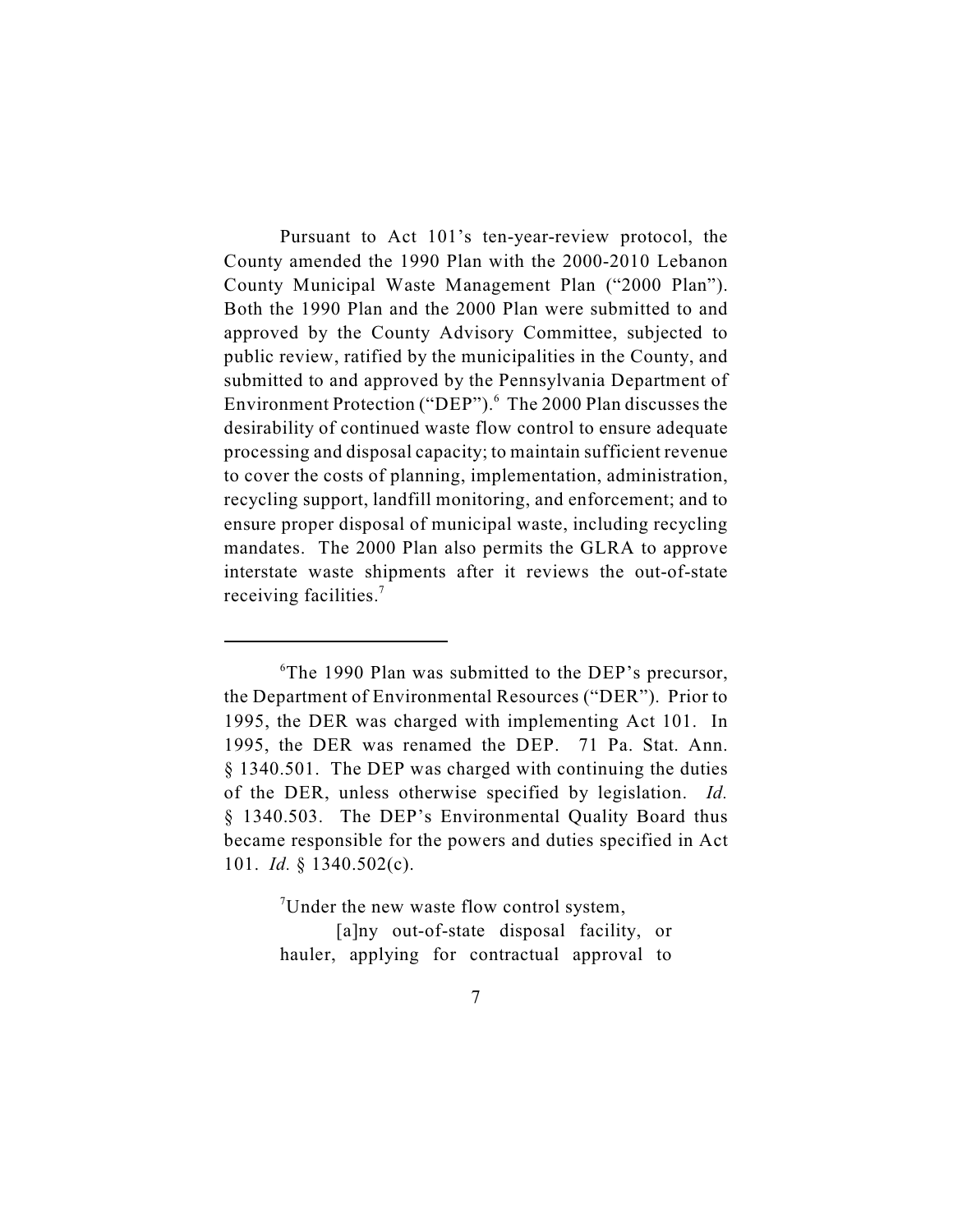Pursuant to the authority granted to it by Ordinance  $15<sup>8</sup>$ the GLRA adopted regulations governing waste disposal in the County, most recently amending them on July 5, 2005. Section V of the July 5, 2005 Regulations designates one facility for municipal waste disposal—the GLRA-owned landfill.<sup>9</sup> The

> dispose of Lebanon County municipal waste at an out-of-state facility will be required to provide the same capacity assurance to the County which the GLRA has provided and thereby reduce the capacity assurance which the GLRA has provided the County for the remainder of the assured term. The out-of-state facility will also be required to pay their [sic] fair share of recycling, enforcement, administrative, and environmental mitigation costs which would otherwise be paid by the generators as part of the GLRA tipping fee.

The District Court found that after the County adopted the 2000 Plan, it did not amend Ordinance 15 to make this specific provision for out-of-state transportation of County waste. The District Court, therefore, did not consider the 2000 Plan in its decision.

 $8$ On September 17, 1998, the County and the GLRA entered into a formal agreement memorializing the authority of the GLRA.

 $\mathrm{{}^{9}S}$ ection V specifies:

The [GLRA] Landfill is the designated site for disposal of municipal waste and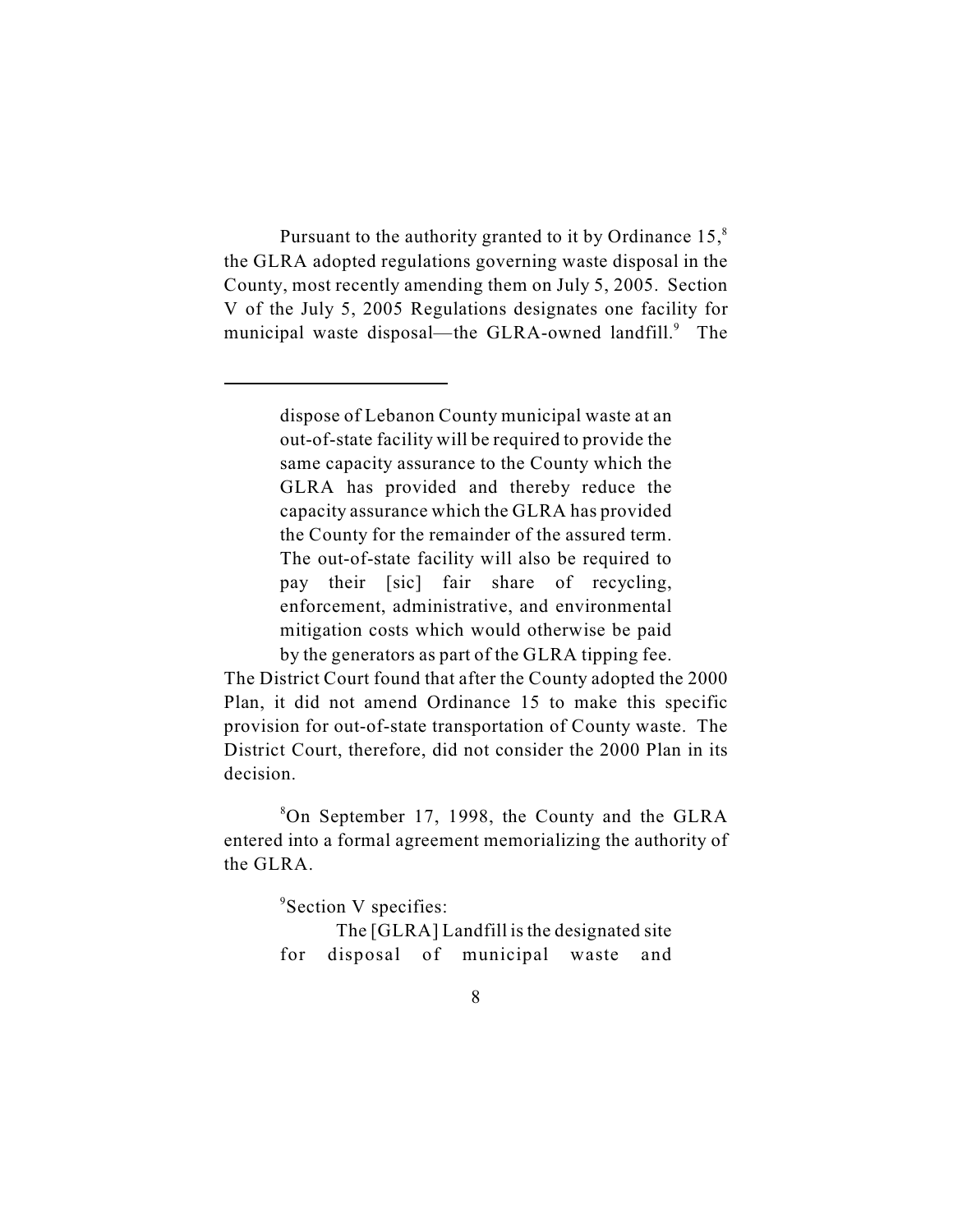Regulations allow a collector to deliver waste to another point of delivery with the GLRA's prior written approval. Under Section  $X(3)$  of the Regulations, the GLRA can impose penalties for noncompliant transport of municipal waste to another site, including a fine of \$2000 per occurrence.<sup>10</sup>

> construction/demolition waste generated in Lebanon County by the [2000 Plan]. All Regulated Municipal Waste collected by a commercial waste service, shall be transported directly from the point of collection to the GLRA facility or other approved point of delivery in accordance with these Rules and Regulations. Any intervening transfer, unloading, processing, sorting, salvaging, scavenging or reuse is prohibited.

 $10$  Section X(3), titled "Diversion of Regulated Municipal Waste (from County Plan Designated Facility)," provides:

> For Regulated Municipal Waste . . . originating in Lebanon County, which is transported to any location other than a GLRA Facility without the prior written approval of the GLRA, a penalty will be charged to the company and/ or Person operating the vehicle. . . .

> The penalty for any hauler who diverts municipal waste from the Designated Facility, the [GLRA] Landfill, is established at \$2,000.00 per occurrence. . . .

> > The penalty will be invoked immediately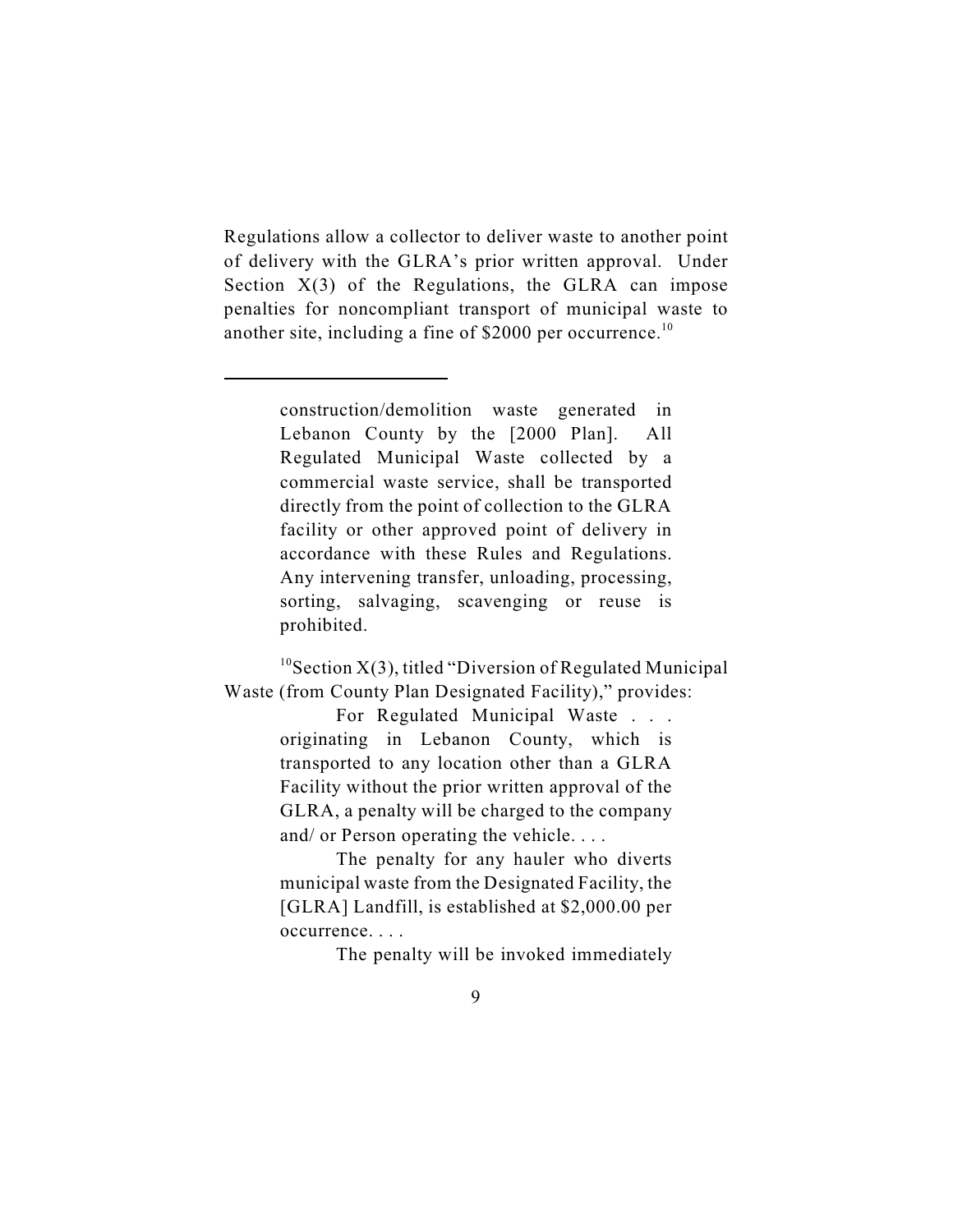In 2003, under a GLRA-issued license, Lebanon Farms hauled waste generated in the County. Twice, on March 18, 2003 and April 3, 2003, the GLRA fined Lebanon Farms for transporting County municipal waste out of the County to the Pine Grove Landfill in Schuylkill County. At the Pine Grove Landfill, Lebanon Farms's drivers misrepresented the origin of the waste loads as Berks County. Lebanon Farms did not request approval to haul waste to a site other than the GLRA landfill.<sup>11</sup>

On April 23, 2003, Lebanon Farms brought this suit to challenge the flow control ordinances. The Complaint alleged, inter alia, that the ordinances violate the dormant Commerce

after it can be shown that Lebanon County Municipal Waste was diverted from the approved GLRA facility.

 $<sup>11</sup>$ At oral argument, appellants stated that only one</sup> nonparty waste hauler had ever applied for an exception under Section 3(b) of Ordinance 15 to transport waste to an alternative facility. The GLRA granted the exception, but the hauler did not exercise its option. Lebanon Farms admitted that it had not applied for exceptions for the waste loads that led to the fines against it. On remand, the District Court may want to make relevant findings of fact as to the ability of waste haulers to apply for and receive exceptions authorizing them to haul waste to non-GLRA landfills because such a process, if it affords a realistic opportunity for success, reduces the burden on interstate commerce for the purpose of applying the *Pike* balancing test.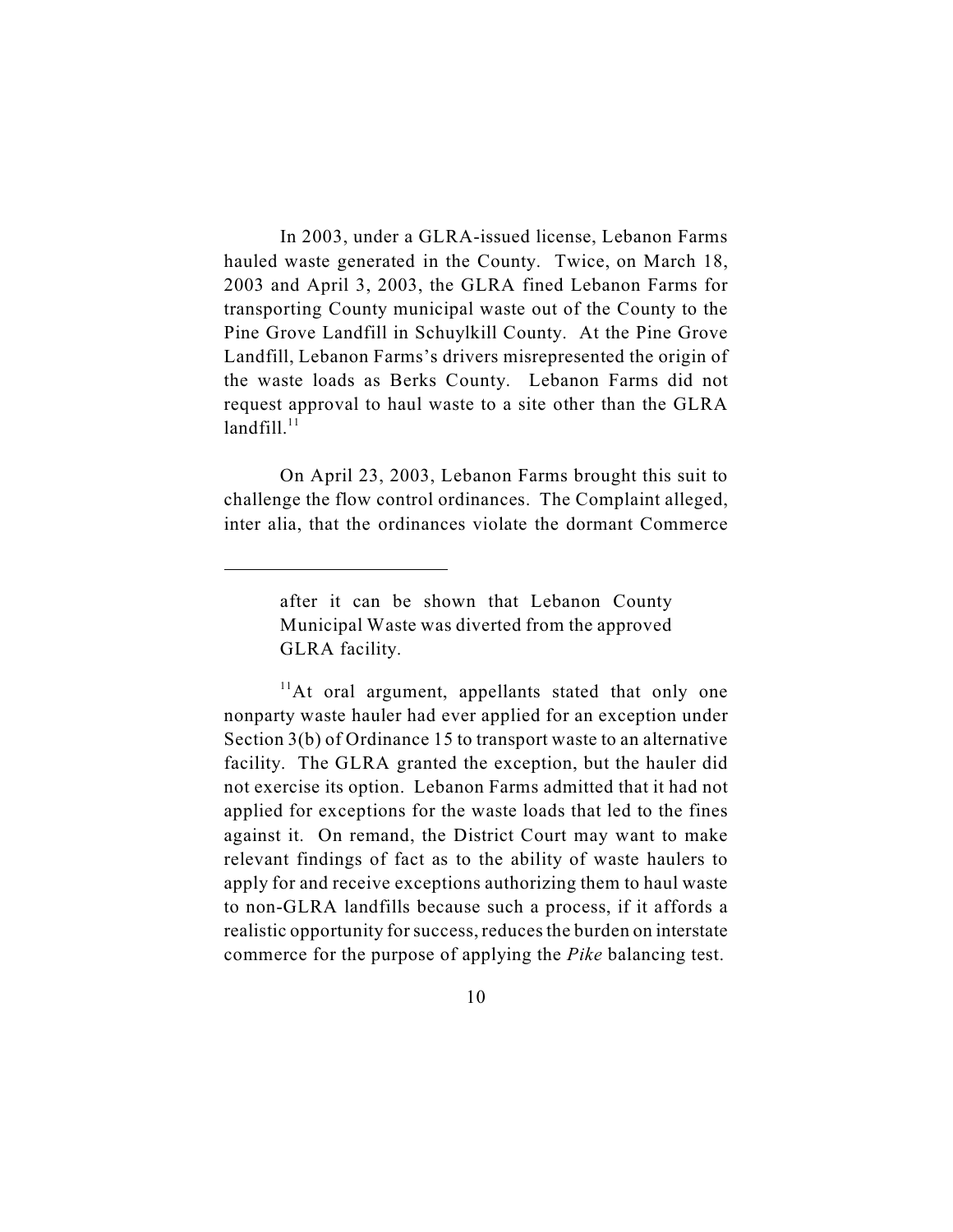Clause. In Count I, Lebanon Farms sought an injunction prohibiting the County and the GLRA from enforcing the ordinances, and it sought damages in Count II. Counts III, IV, V, and VI alleged, respectively, a violation of procedural due process; retaliation; a pendant state law claim for violation of Act 90 of 2002, 27 Pa. Cons. Stat. § 6201 *et seq.*; and a pendant state law claim for an invalid monetary penalty assessment.<sup>12</sup> On July 28, 2004, the GLRA counterclaimed for breach of the licensing agreement and associated damages.

On July 5, 2006, the District Court granted partial summary judgment in favor of Lebanon Farms and against the County and the GLRA on Count I.<sup>13</sup> In light of *C&A Carbone* 

 $13$ The District Court also granted the motions for summary judgment of the County and the GLRA as to Count IV, which was Lebanon Farm's retaliation claim. Only the partial summary judgment on Count I is at issue in this appeal.

 $12$ On July 9, 2004, the District Court dismissed Count V, the pendant state-law claim for violation of Act 90. The contemporaneous memorandum also indicated that plaintiff withdrew Count III, the procedural due process claim, and Count VI, the pendant state-law claim for invalid monetary penalty assessment. (*See* July 9, 2004 Mem. & Order 2 n.1) Lebanon Farms's withdrawal of Count VI is inconsistent, however, with the County's and the GLRA's later motions for summary judgment on Count VI. On July 5, 2006, the District Court denied those requests as part of its denial of the unaddressed remainder of the defendants' motions.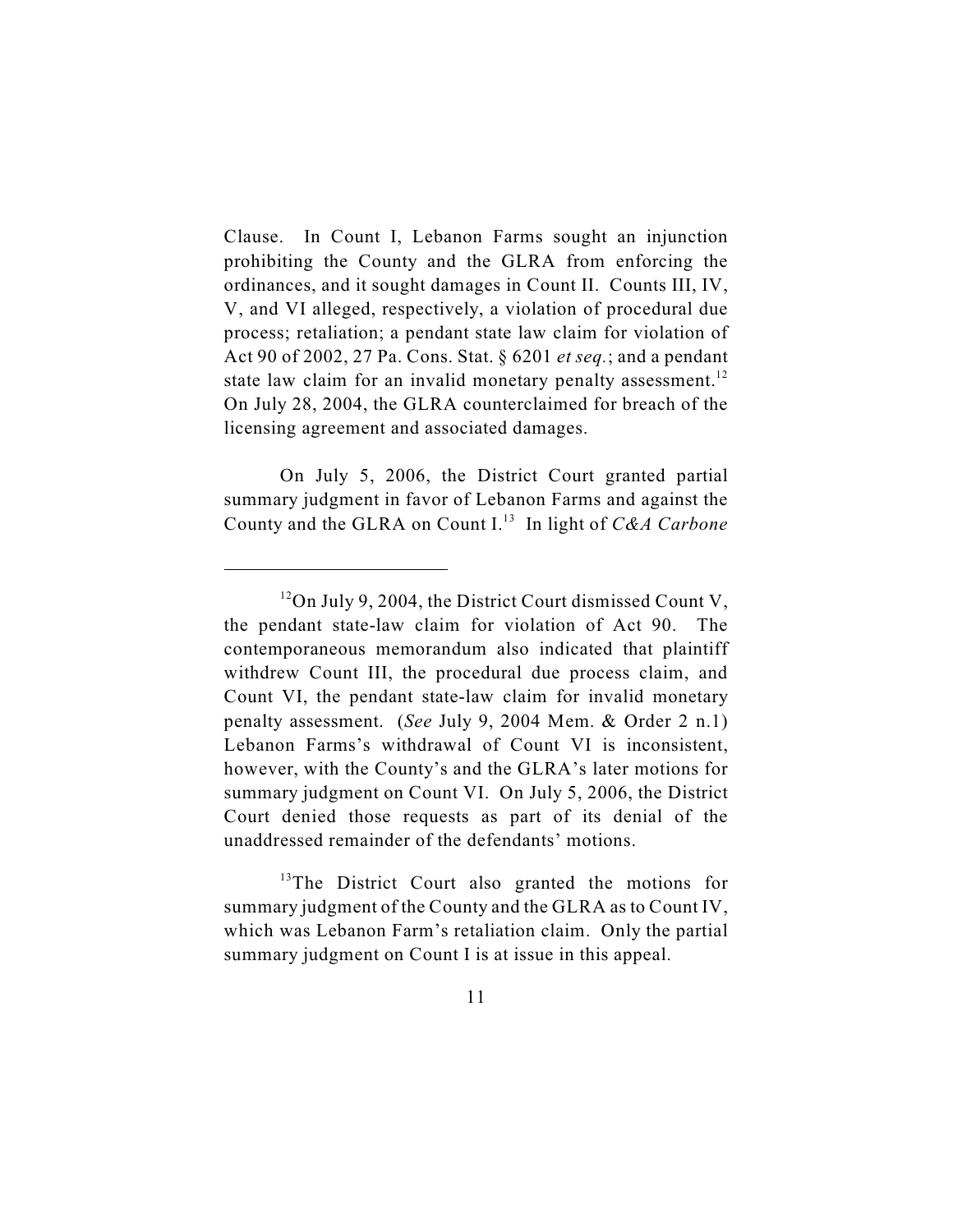*v. Town of Clarkstown*, 511 U.S. 383 (1994) and *Harvey & Harvey, Inc. v. County of Chester*, 68 F.3d 788 (3d Cir. 1995), the District Court held that waste disposal is part of interstate commerce, that the flow control ordinances discriminated against interstate commerce, and that the ordinances failed the then-applicable strict scrutiny standard for constitutionality.

In *Carbone*, the Supreme Court considered a flow control ordinance that directed all of a town's nonhazardous solid waste to a privately owned waste transfer station. 511 U.S. at 387. The Court stated that "[d]iscrimination against interstate commerce in favor of local business or investment is per se invalid, save in a narrow class of cases in which the municipality can demonstrate, *under rigorous scrutiny, that it has no other means to advance a legitimate local interest*." *Id.* at 392 (emphasis added). Under that standard, the Court held that the ordinance discriminated against interstate commerce by "hoard[ing] solid waste, and the demand to get rid of it, for the benefit of the preferred processing facility." *Id.*

This court applied *Carbone* in *Harvey* by "focus[ing] on the process of selecting waste service providers rather than on the effect of the regulation once a provider or providers have been chosen." 68 F.3d at 802 (citing *Atl. Coast Demolition & Recycling, Inc. v. Bd. of Chosen Freeholders of Atl. County*, 48 F.3d 701, 713 (3d Cir. 1995)). The court considered the flow control regulations of Chester and Mercer Counties, Pennsylvania. *Id.* at 791. The Chester County regulations designated county-owned and privately owned in-state waste disposal facilities, although they capped waste flows to the private landfill. *Id.* at 794-95. The Mercer County regulations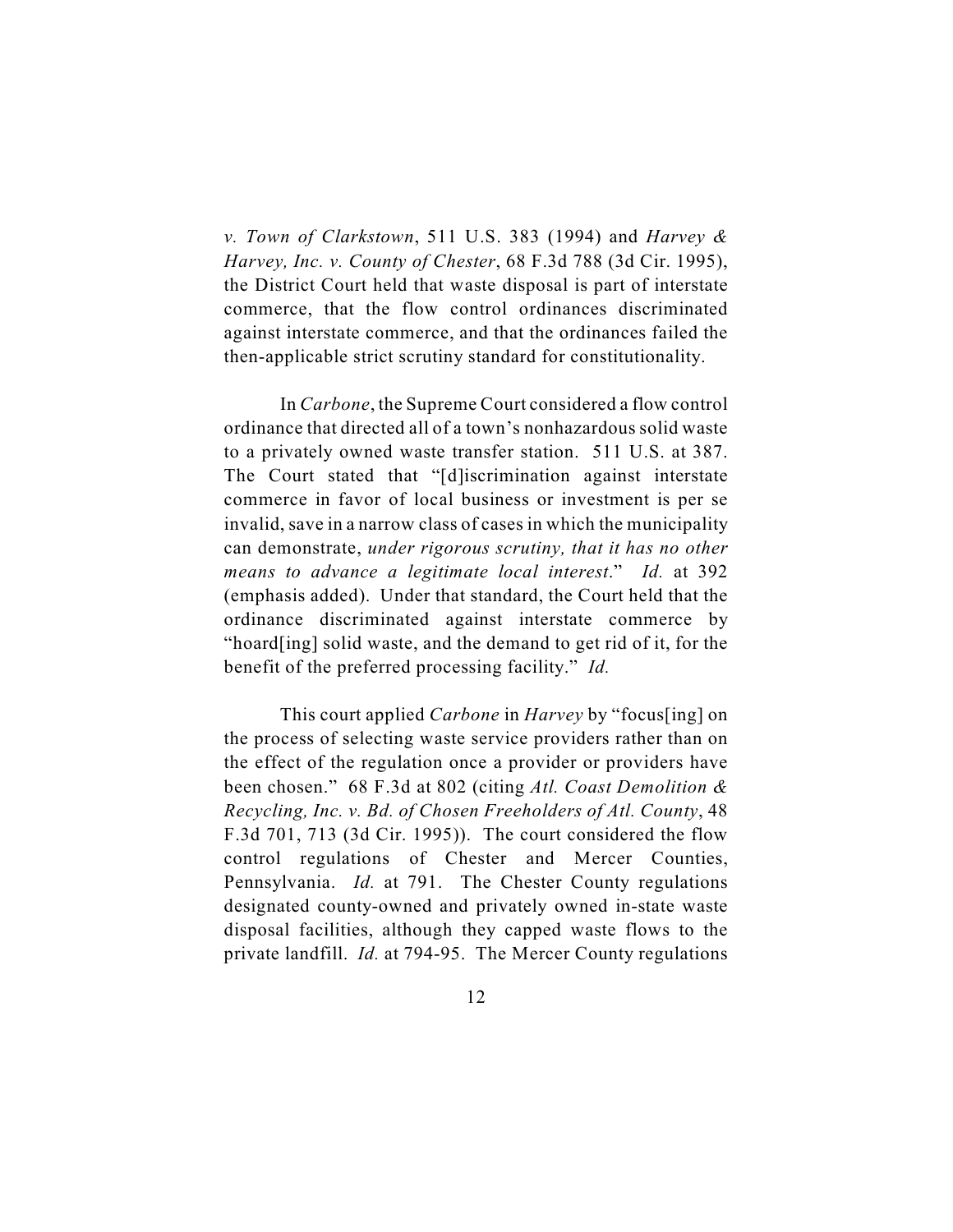designated a single, private, in-state waste disposal facility for all waste flows. *Id.* at 796. We instructed:

> To determine whether these flow control schemes actually discriminate against interstate commerce (triggering strict scrutiny analysis) the court must closely examine, for signs that out-of-state bidders do not in practice enjoy equal access to the local market, the following: (1) the designation process; (2) the duration of the designation; and (3) the likelihood of an amendment to add alternative sites.

*Id.* at 801. Applying these criteria to the Chester County regulations, the court noted that "it appears that Chester County's designation process for the ten-year planning period did not afford other sites, including out-of-state sites, a level playing field," but remanded to allow the district court to apply the principles in the first instance. *Id.* at 807. The court in particular focused on the protectionist impact of the county's financial interests because of its ownership of one of the waste disposal sites and its guarantee of debt secured by the waste authority on another site. *Id.* at 806-07. With regard to the Mercer County regulations, the court held that the "facts certainly suggest that the process was fair, open, and competitive" for the ten-year planning period, but that on remand the district court should consider if the "specifications of the bid or decisional criteria" had a "discriminatory effect." *Id.* at 808.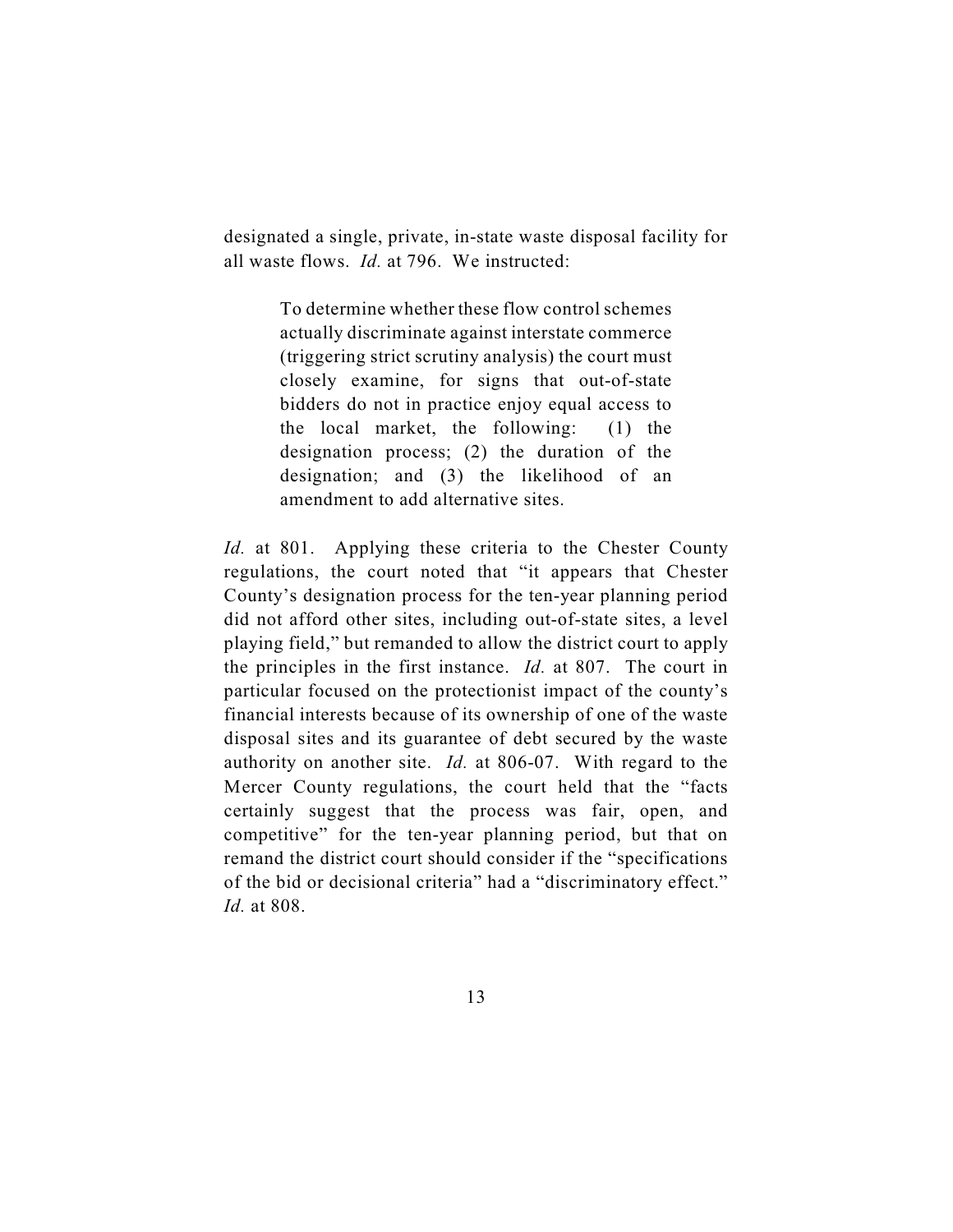The District Court in the case below applied *Harvey*'s three-part test to conclude that the County and the GLRA discriminated against interstate commerce. It found that the closed designation process, the long duration of the designation, and the unlikelihood of amendment all evidenced discrimination against interstate commerce. Based on these determinations and pursuant to the then-prevailing authority of *Harvey*, the District Court applied a strict scrutiny standard of review to the flow control ordinances and rejected the County and the GLRA's request that the court apply the alternative, fact-intensive *Pike* balancing test reserved for nondiscriminatory laws directed at local concerns with incidental effects on interstate commerce. As a result, the District Court declared the flow control ordinances unconstitutional because they violated the dormant Commerce Clause and permanently enjoined the County and the GLRA from enforcing those ordinances. The District Court refrained from entering a final judgment, however, because genuine issues of material fact remained regarding the imposition of the monetary damages requested in Count II. The County and the GLRA appealed the entry of partial summary judgment on July 27, 2006, and on September 5, 2006, the District Court stayed the request for monetary damages pending the outcome of defendants' appeal.

On September 13, 2007, a separate panel of this court ordered briefing regarding the impact of the Supreme Court's intervening decision in *United Haulers* and, in particular, the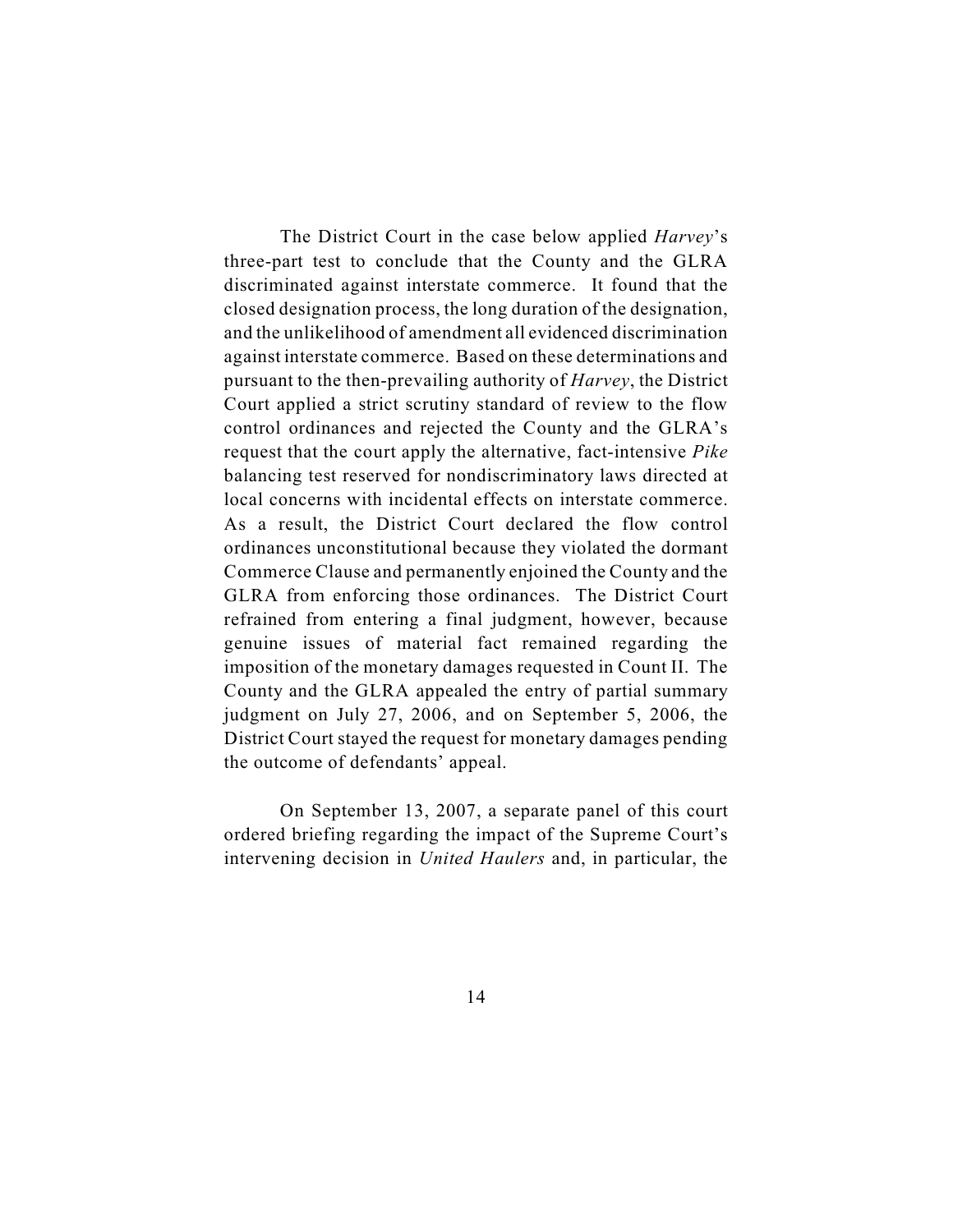significance, if any, of the plurality's application of the balancing test set forth in *Pike*. 14

#### **II.**

The District Court had jurisdiction pursuant to 28 U.S.C. §§ 1331 and 1367. We have jurisdiction under 28 U.S.C. § 1292, which provides for review of the District Court's interlocutory order granting an injunction. We engage in plenary review of the District Court's grant of summary judgment. *See*, *e.g.*, *Doe v. Abington Friends Sch.*, 480 F.3d 252, 256 (3d Cir. 2007). When reviewing final injunction orders, we "must accept the trial court's findings of historical or narrative fact unless they are clearly erroneous, . . . but we must exercise a plenary review of the trial court's choice and interpretation of legal precepts and its application of those precepts to the historical facts." *Int'l Union, United Auto., Aerospace & Agr. Implement Workers v. Mack Trucks, Inc.*, 820 F.2d 91, 95 (3d Cir. 1987) (quoting *Universal Minerals, Inc. v. C.A. Hughes & Co.*, 669 F.2d 98, 103 (3d Cir. 1981)). In

<sup>&</sup>lt;sup>14</sup> After *United Haulers* was decided on April 20, 2007, appellants filed a motion for summary action pursuant to Third Circuit Local Appellate Rule 27.4 asking the court to vacate the injunction and remand to the District Court with instructions to decide the case in light of the *United Haulers* decision. Appellee filed a response, and, on September 13, 2007, the panel denied the motion for summary action and ordered the parties to file briefs discussing the impact of the *United Haulers* decision.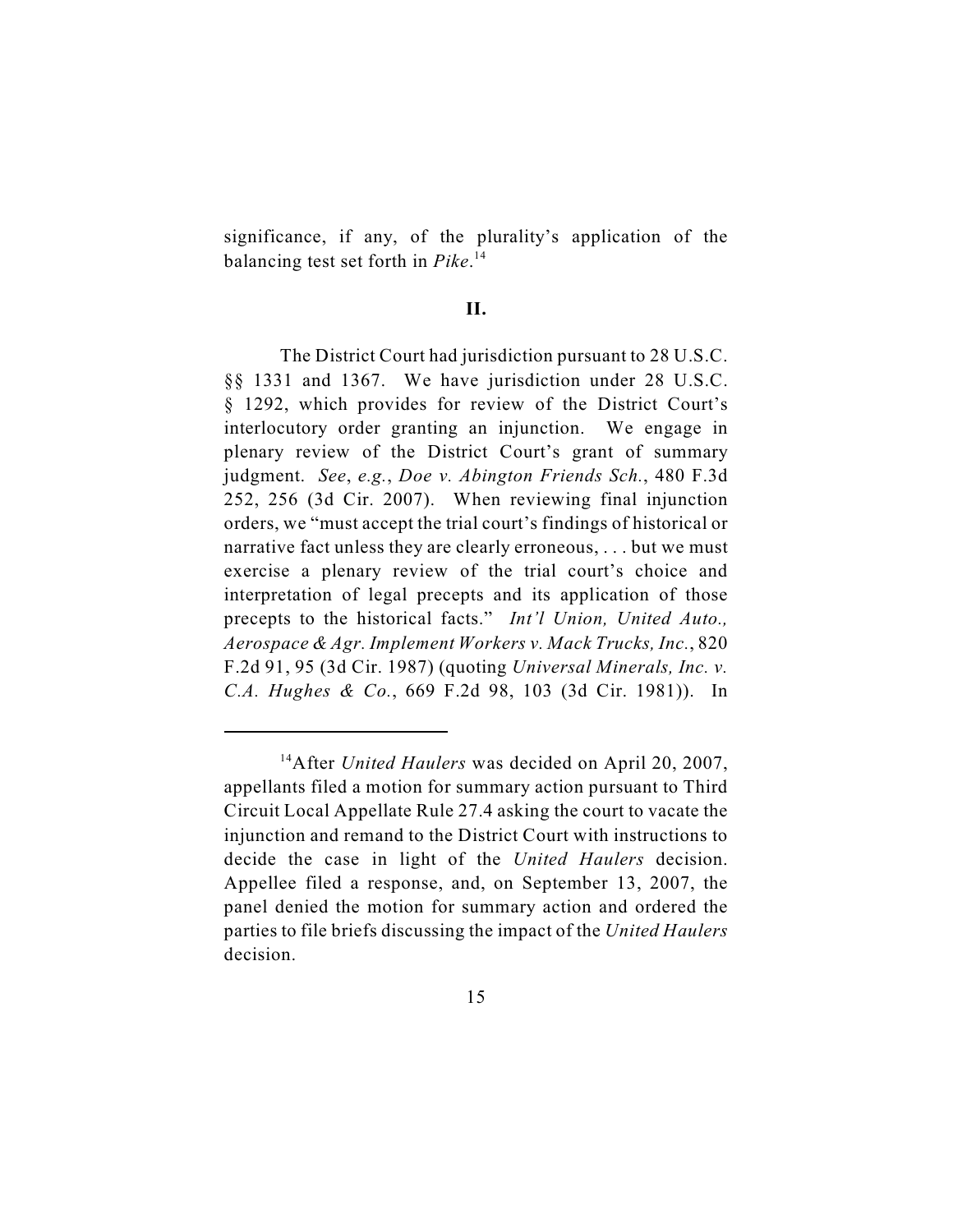contrast, we apply an abuse of discretion standard to the District Court's decision to grant an injunction. *See id.* at 94-95. Because the issue before us is whether an intervening decision of the Supreme Court superceded the District Court's application of pre-existing law, not the District Court's findings of facts, plenary review is appropriate here.

### **III.**

The intervening Supreme Court decision in *United Haulers* controls the resolution of this appeal. For Parts I and II.A-C of *United Haulers*, Chief Justice Roberts authored a majority opinion joined by Justices Scalia, Souter, Ginsburg, and Breyer. 127 S. Ct. at 1789-90. Part II.D of Chief Justice Roberts's opinion was joined by Justices Souter, Ginsburg, and Breyer, making it a four-Justice plurality opinion. *Id.* The plurality held that the *Pike* balancing test applies to waste flow regulations benefitting public entities with incidental effects on interstate commerce. *Id.* at 1797. Justice Scalia did not join Part II.D, but concurred in the judgment. *Id.* at 1798-99. Justice Thomas also concurred in judgment, but did not join any part of Chief Justice Roberts's opinion. *Id.* at 1799-1802. Both Justices Scalia and Thomas issued concurring opinions, concluding for differing reasons that the dormant Commerce Clause did not apply to the case, so the flow control ordinances should be beyond the scrutiny of the courts altogether. *Id.* at 1798-99 (Scalia, J., concurring in part) (concurring that the dormant Commerce Clause does not apply to a flow control ordinance that "benefits a *public entity* performing a traditional local-government function and treats *all private entities* precisely the same way," but refusing to join the plurality's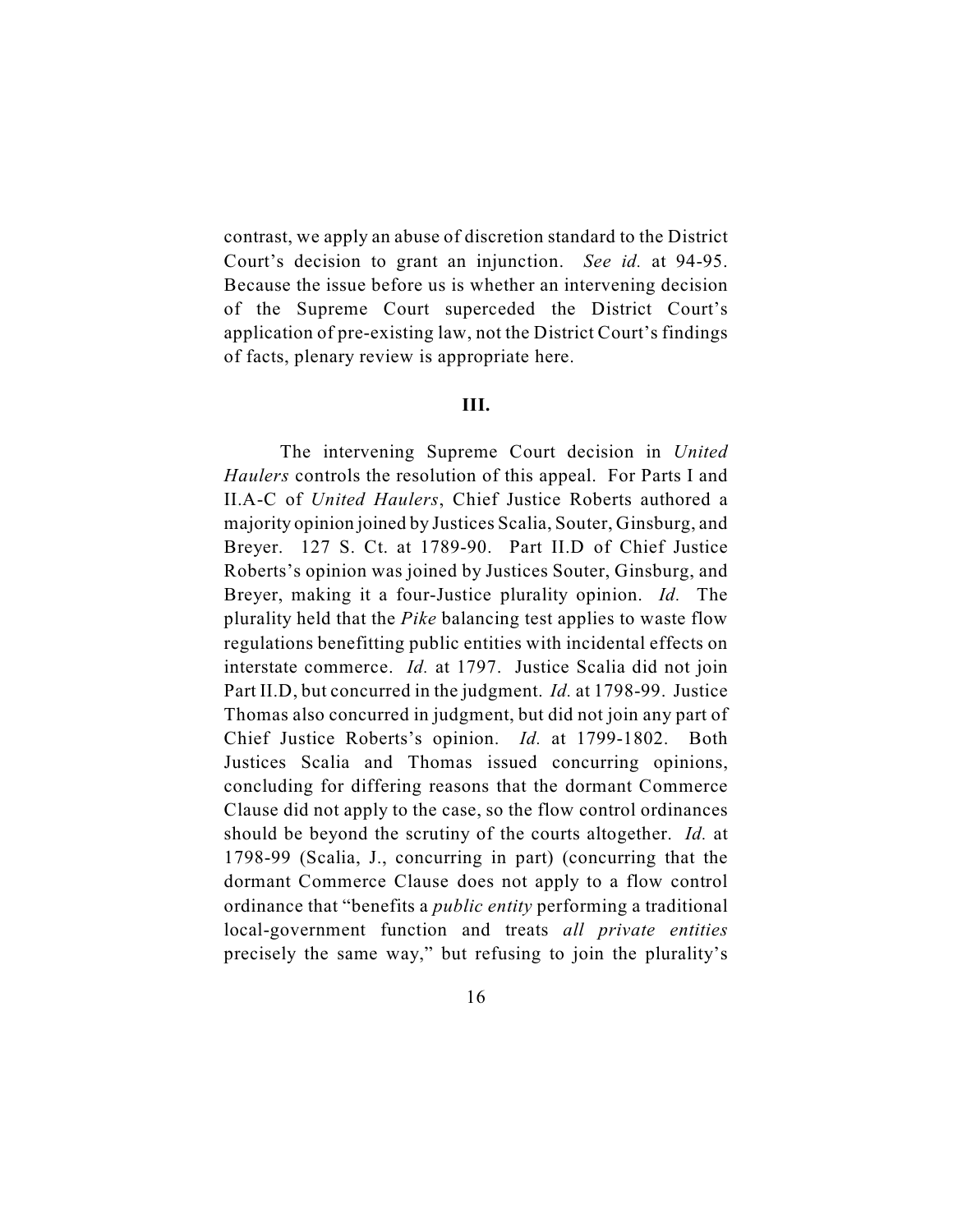application of *Pike* because "the balancing of various values is left to Congress"); *id.* at 1799 (Thomas, J., concurring in judgment) (concurring in judgment only because the dormant Commerce Clause "has no basis in the Constitution and has proved unworkable in practice"). Because under the reasoning of their concurring opinions Justices Scalia and Thomas would agree that a flow control ordinance that passes the *Pike* balancing test is constitutional, the plurality's conclusion in Part II.D is both the narrowest of the opinions and the common denominator of the Court's resulting decision, thus representing the holding of the Court. *See Marks v. United States*, 430 U.S. 188, 193 (1977); *Anker Energy Corp. v. Consolidation Coal Co.*, 177 F.3d 161, 170-71 (3d Cir. 1999); *Rappa v. New Castle County*, 18 F.3d 1043, 1056-60 (3d Cir. 1994); *Planned Parenthood of Se. Pa. v. Casey*, 947 F.2d 682, 694 n.7 (3d Cir. 1991) (holding that "[w]hen six or more Justices join in the judgment and they issue three or more opinions," the holding of the Court is the "opinion of the Justice or Justices who concurred on the narrowest grounds *necessary to secure a majority*")*, modified on other grounds,* 505 U.S. 833 (1992); *King v. Palmer*, 950 F.2d 771, 781 (D.C. Cir. 1991) (holding that the determinative question is whether the other concurring Justices would subscribe to or agree with the reasoning of the narrower concurring opinion) (citing *Gregg v. Georgia*, 428 U.S. 153, 169 n.15 (1976); *Marks*, 430 U.S. at 193)). The parties do not dispute that the plurality's opinion in Part II.D is the holding of the Court for that Part.<sup>15</sup>

<sup>&</sup>lt;sup>15</sup>The plurality's opinion in Part II.D also conforms to existing precedent. The majority concluded in Part II.C that the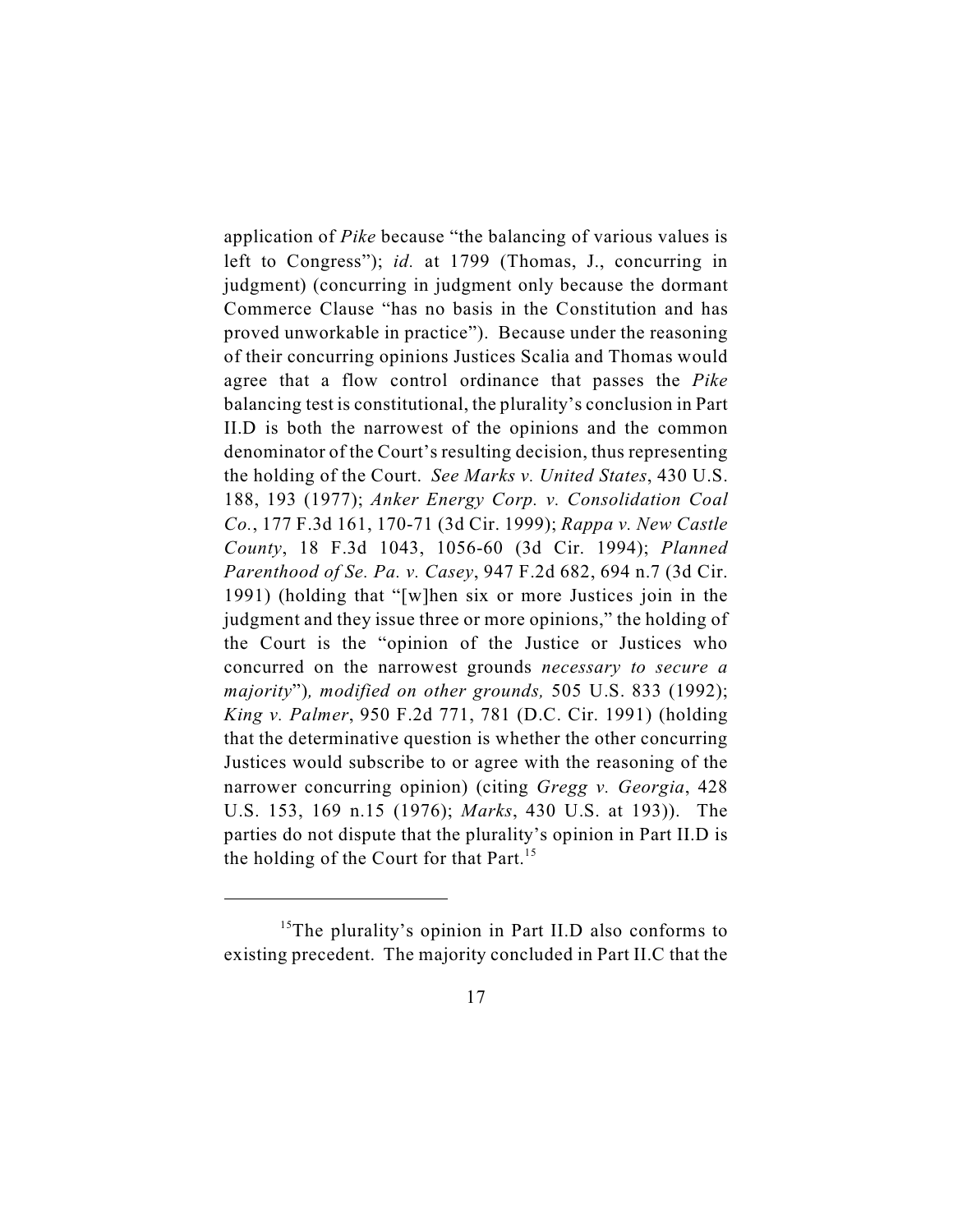*United Haulers* recognized that there are two ways to violate the dormant Commerce Clause: (1) facial discrimination against interstate commerce, *see United Haulers*, 127 S. Ct. at 1793 (holding that "[i]n this context, 'discrimination' simply means differential treatment of in-state and out-of-state economic interests that benefits the former and burdens the latter" (internal quotation marks omitted)); and (2) where "the burden imposed on [interstate] commerce is clearly excessive in relation to the putative local benefits," *id.* at 1797 (internal quotation marks omitted); *see also Raymond Motor Transp., Inc. v. Rice*, 434 U.S. 429, 440 (1978); *Pike*, 397 U.S. at 142. *See generally Or. Waste Sys., Inc. v. Dep't of Envtl. Quality of Or.*, 511 U.S. 93, 99 (1994) (explaining the two ways to identify a violation of the dormant Commerce Clause).

#### **A.**

The Court's majority opinion in Part II.C of *United Haulers* removes this case from the facial discrimination category of dormant Commerce Clause violations. *United Haulers* held that flow control ordinances that benefit a "clearly

waste flow controls benefitting public entities without treating private entities differently are not discriminatory. Under prior dormant Commerce Clause case law, nondiscriminatory regulations directed to legitimate local concerns with incidental effects on interstate commerce should be analyzed using the *Pike* balancing test. *See*, *e.g.*, *Philadelphia v. New Jersey*, 437 U.S. 617, 624 (1978). *But see United Haulers*, 127 S. Ct. at 1798-99 (Scalia, J., concurring in part).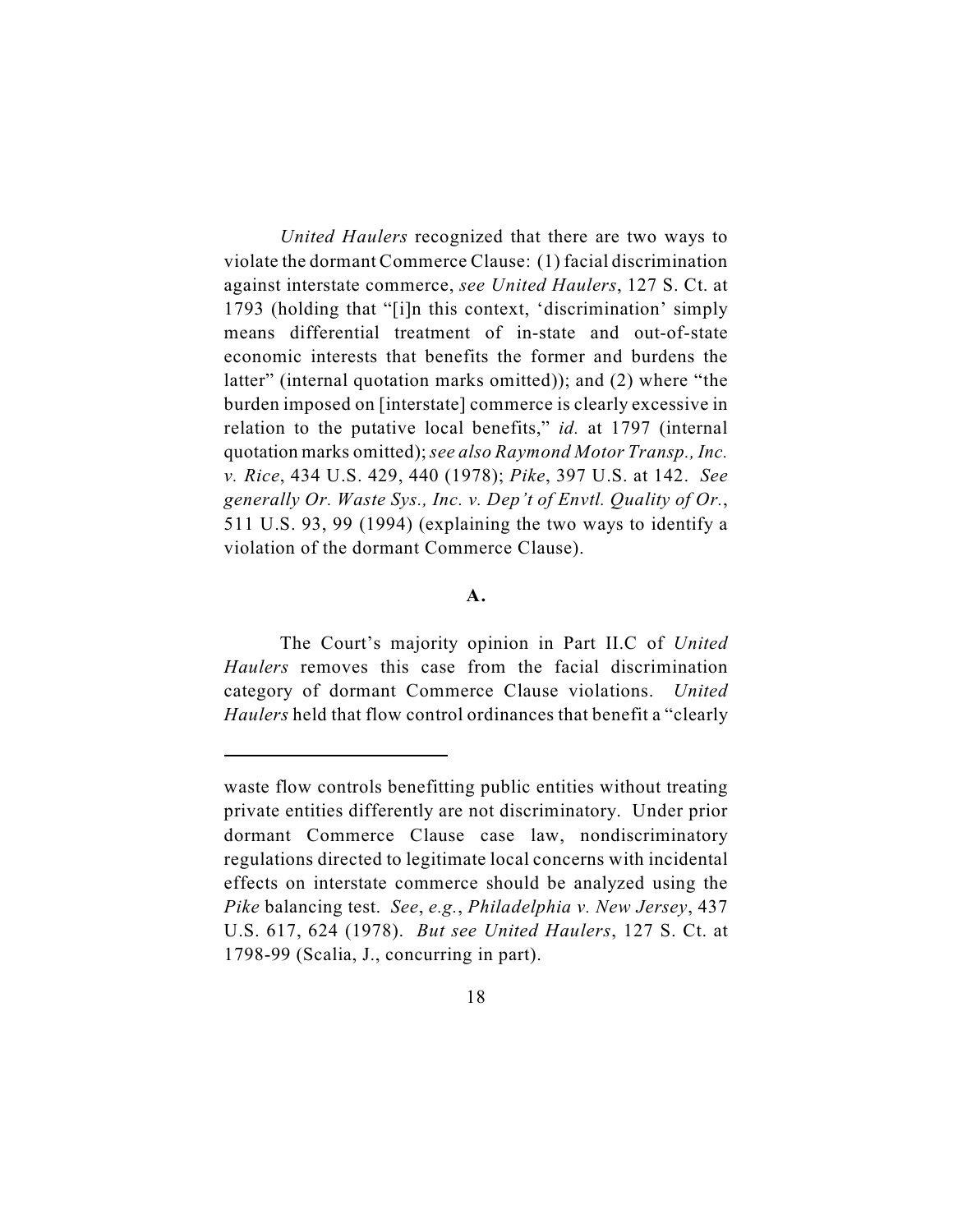public facility" and "which treat in-state private business interests exactly the same as out-of-state ones, do not 'discriminate against interstate commerce' for purposes of the dormant Commerce Clause." 127 S. Ct. at 1795, 1797. The *United Haulers* majority distinguished *Carbone*'s rigorous scrutiny analysis as applying only to regulations that favor private waste disposal sites, *see* 127 S. Ct. at 1795, thus overruling *Harvey* to the extent it supports the application of strict scrutiny to publicly operated waste disposal sites like the GLRA site, see 68 F.3d at 806-07.<sup>16</sup> The Court in *United Haulers* explained that "[c]ompelling reasons justify treating these laws differently from laws favoring particular private

 $^{16}$ An intervening decision of the Supreme Court is a sufficient basis for us to overrule a prior panel's opinion without referring the case for an en banc decision. *See Mennen Co. v. Atl. Mut. Ins. Co.*, 147 F.3d 287, 294 n.9 (3d Cir. 1998) (holding that the internal procedure prohibiting "a panel of this court from overruling a holding of a prior panel expressed in a published opinion" nonetheless "gives way when the prior panel's holding is in conflict with Supreme Court precedent") (citing *Jaguar Cars, Inc. v. Royal Oaks Motor Car Co.*, 46 F.3d 258, 266 n.6 (3d Cir. 1995), and *Rubin v. Buckman*, 777 F.2d 71, 73-74 (3d Cir. 1984) (Garth, J., concurring)); *Reich v. D.M. Sabia Co.*, 90 F.3d 854, 858 (3d Cir. 1996) (holding that "[a]lthough a panel of this court is bound by, and lacks authority to overrule, a published decision of a prior panel, . . . a panel may reevaluate a precedent in light of intervening authority" (internal cross-reference omitted)).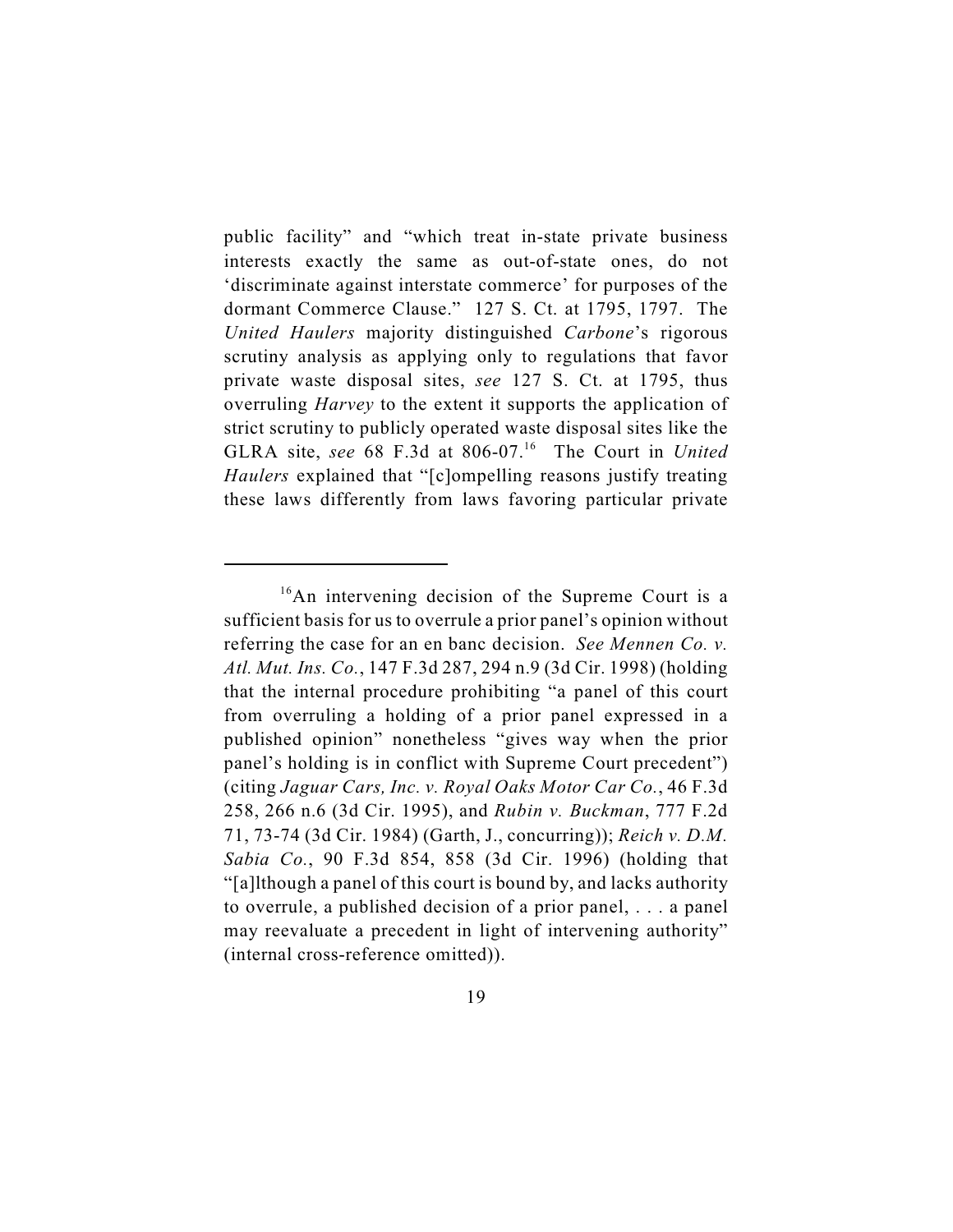businesses over their competitors." 127 S. Ct. at 1795.<sup>17</sup> Lebanon Farms concedes that the flow control ordinances in this case benefit a public waste disposal site and treat in-state private businesses exactly the same as out-of-state ones. Thus, in light of *United Haulers* Part II.C,<sup>18</sup> we must vacate the District

 $17$ The most compelling reason is that state and local governments, unlike private businesses, are responsible for "the health, safety, and welfare of [their] citizens." *United Haulers*, 127 S. Ct. at 1789 (citing *Metro. Life Ins. Co. v. Massachusetts*, 471 U.S. 724, 756 (1985) (holding that "[s]tates traditionally have had great latitude under their police powers to legislate as to the protection of the lives, limbs, health, comfort, and quiet of all persons" (internal quotation marks omitted from original)).

<sup>&</sup>lt;sup>18</sup>This case seems indistinguishable from *United Haulers* in all material ways for the purpose of the facial discrimination analysis conducted by the Court in Part II.C. As in *United Haulers*, the flow control ordinances in this case clearly benefit a public facility, the GLRA. Similarly, the flow control policies "enable the Count[y] to pursue particular policies with respect to the handling and treatment of waste generated in the Count[y], while allocating the costs of those policies on citizens and businesses according to the volume of waste they generate," 127 S. Ct. at 1796. This case also implicates the decision of local voters, or their elected officials, "on whether government or the private sector should provide waste management services," 127 S. Ct. at 1796. Finally, "the most palpable harm imposed by the ordinances—more expensive trash removal—is likely to fall upon the very people who voted for the laws,"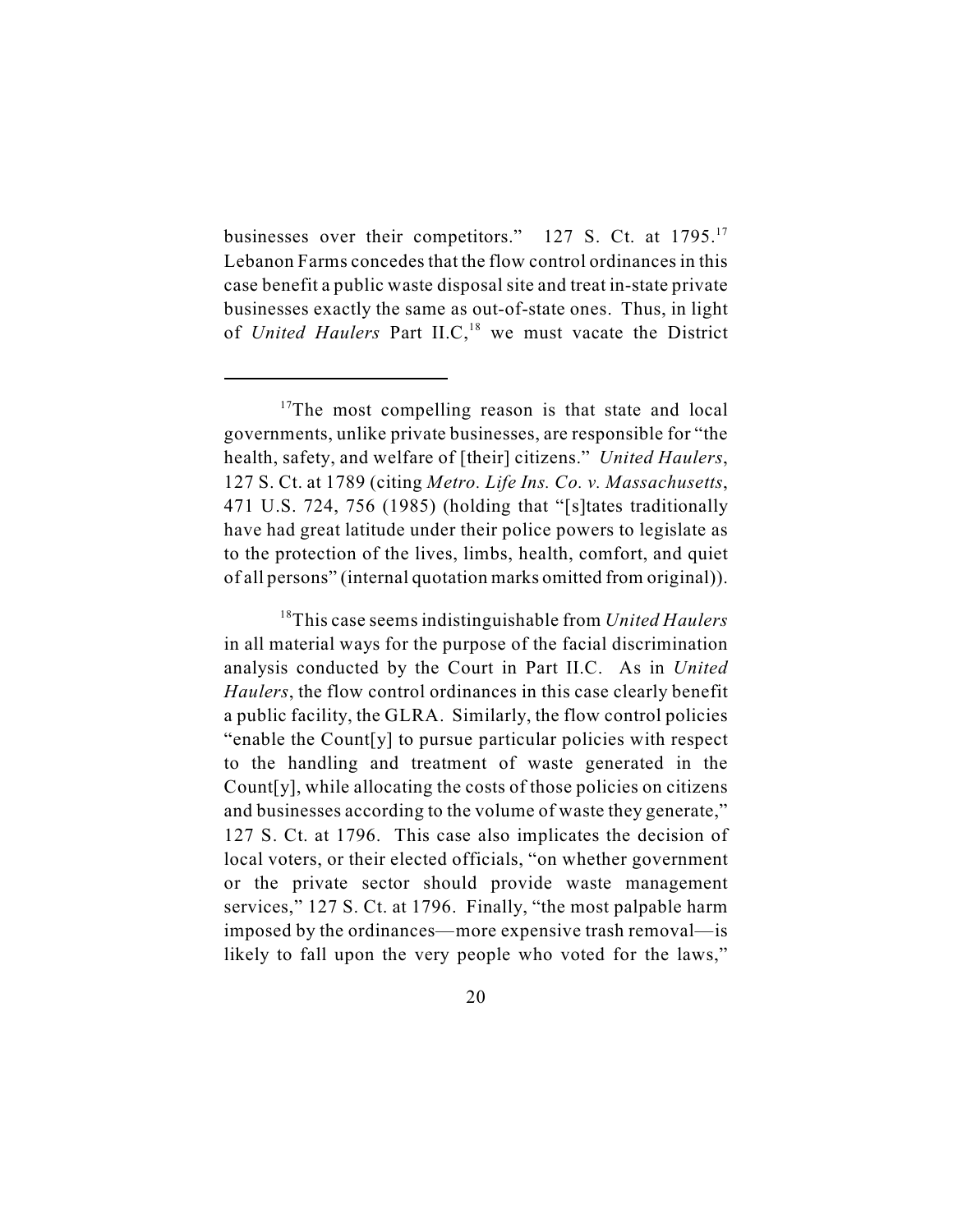Court's grant of partial summary judgment, declaration that the ordinances were unconstitutional, and issuance of a permanent injunction against their enforcement, which were based on our *Harvey* precedent.<sup>19</sup> Our analysis does not end there, however.

**B.**

"Concluding that a state law does not amount to forbidden discrimination against interstate commerce is not the death knell of all dormant Commerce Clause challenges, for we generally leave the courtroom door open to plaintiffs invoking the rule in *Pike*, that even nondiscriminatory burdens on commerce may be struck down on a showing that those burdens

through higher than expected tipping fees which are passed on to the consumer, 127 S. Ct. at 1797. As with *United Haulers*, "[t]here is no reason to step in and hand local businesses a victory they could not obtain through the political process," *id.*

 $19A$ s noted above, in granting partial summary judgment, the District Court relied on our decision in *Harvey*, which in part applied to publicly owned waste disposal sites the rigorous scrutiny review that the Supreme Court applied in *Carbone*. *See* 68 F.3d at 806-07. *United Haulers* squarely raised the issue left open by *Carbone*—whether rigorous scrutiny applies to publicly owned waste disposal sites—an issue that *Harvey* implicitly answered in the affirmative. *Harvey*'s application has now been overruled to the extent it suggests the application of strict scrutiny to nondiscriminatory regulations benefitting public waste disposal sites.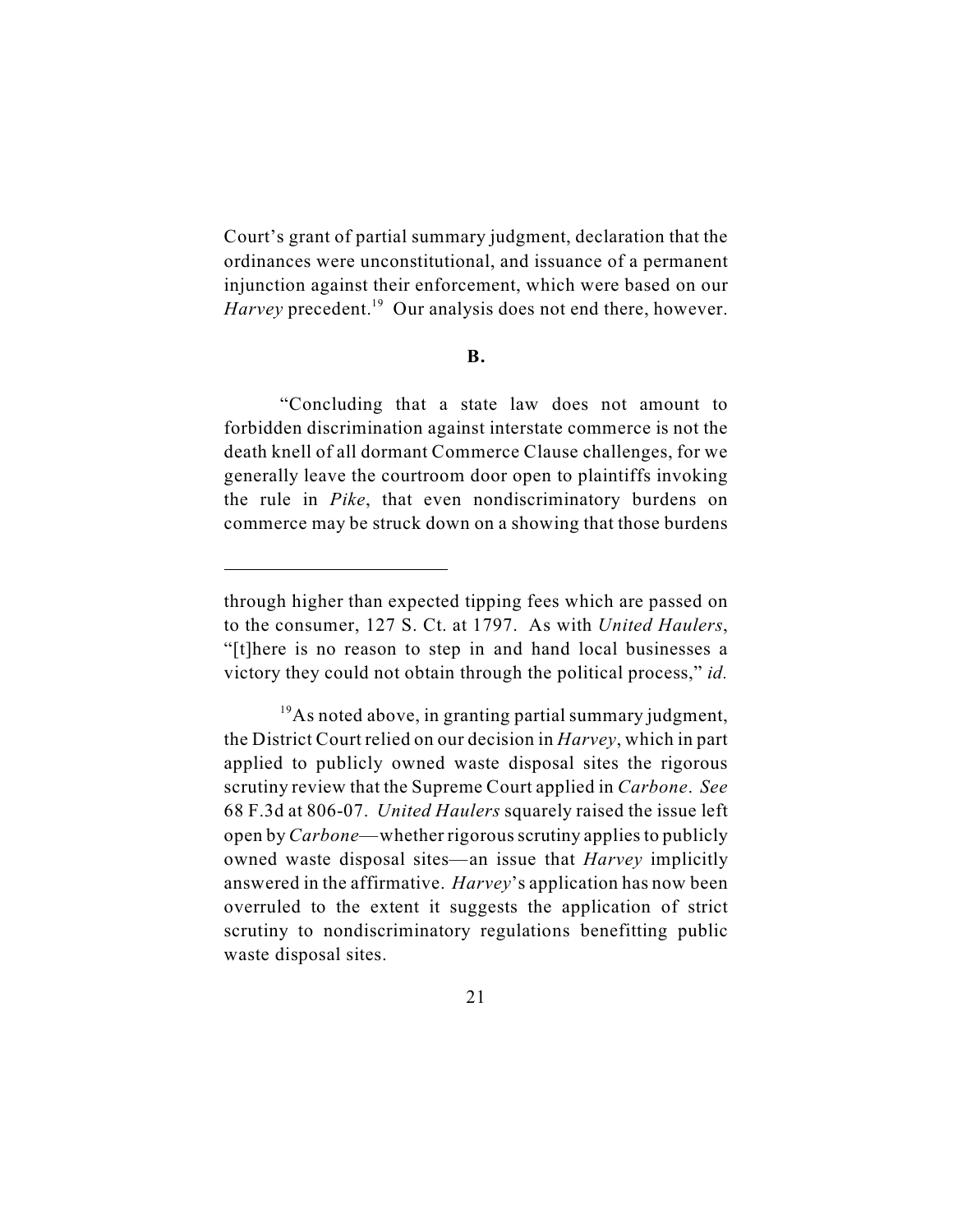clearly outweigh the benefits of a state or local practice." *Dep't of Revenue of Ky. v. Davis*, \_\_\_ U.S. \_\_\_, 128 S. Ct. 1801, 1817 (2008). The *United Haulers* plurality in Part II.D concluded that nondiscriminatory "flow control ordinances are properly analyzed under the test set forth in *Pike* . . ., which is reserved for laws directed to legitimate local concerns, with effects upon interstate commerce that are only incidental." 127 S. Ct. at 1797 (internal quotation marks and citations omitted). Using the *Pike* test, a court will "uphold a nondiscriminatory statute like this one unless the burden imposed on [interstate] commerce is clearly excessive in relation to the putative local benefits." *Id.* (internal quotation marks and citations omitted).

The flexible *Pike* balancing test thus weighs the extent of the incidental burden on interstate commerce against the putative local benefits:

> If a legitimate local purpose is found, then the question becomes one of degree. And the extent of the burden that will be tolerated will of course depend on the nature of the local interest involved, and on whether it could be promoted as well with a lesser impact on interstate activities.

*Pike*, 397 U.S. at 142. The *Pike* balancing is carried out in light of our hesitation to interfere in internal policy decisions traditionally vested with local governments. For example, federal courts hold sacrosanct "state legislation in the field of safety where the propriety of local regulation has long been recognized." *Pike*, 397 U.S. at 143.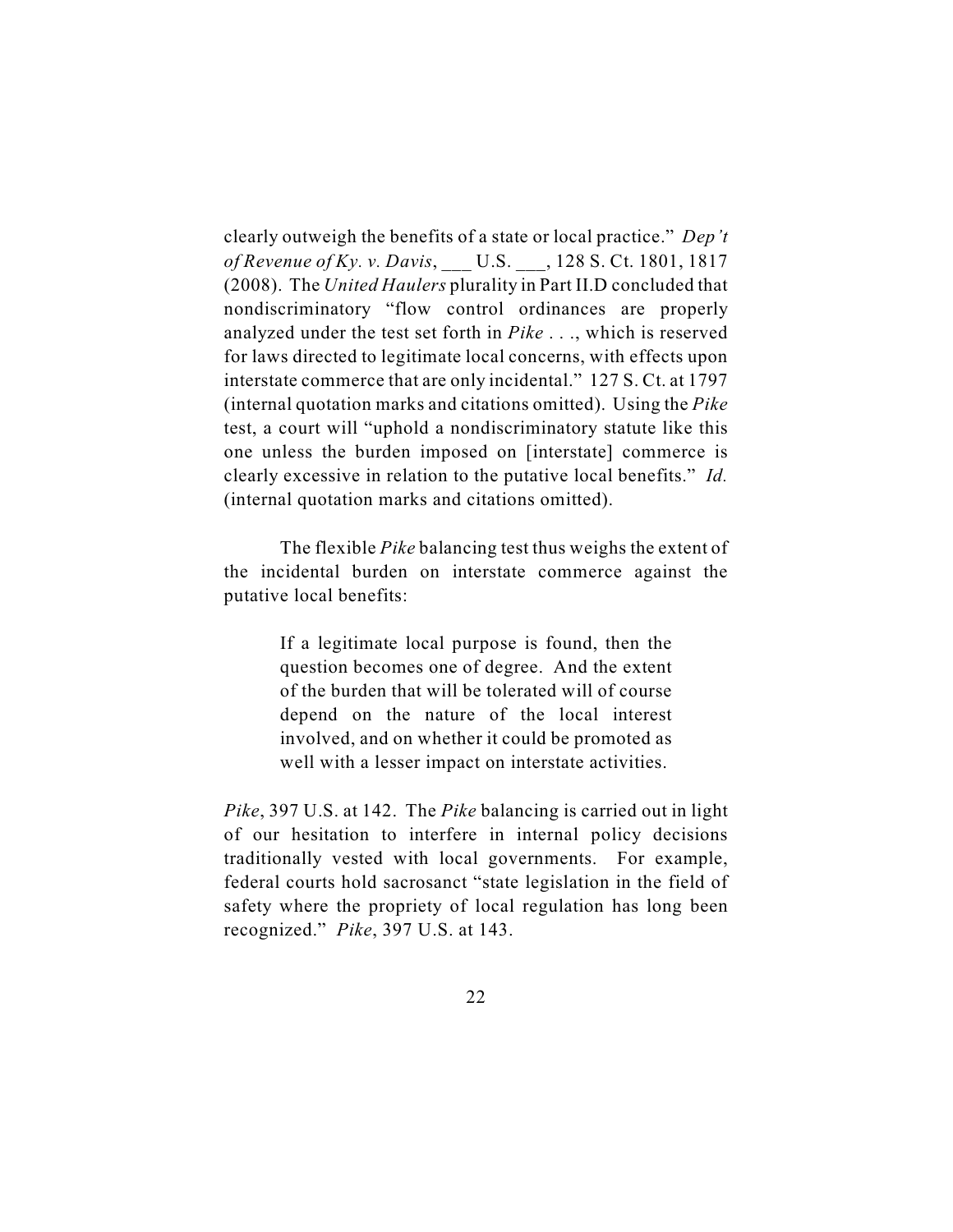**C.**

In this case, although the parties agree that *United Haulers* controls the outcome of this appeal, they disagree about the appropriate disposition. The County and the GLRA argue that (1) *United Haulers* mandates a per se finding that the flow control ordinances do not violate the dormant Commerce Clause, and (2) the ordinances pass the *Pike* balancing test because they are indistinguishable from the ordinances considered in *United Haulers*.<sup>20</sup> Lebanon Farms argues that

<sup>&</sup>lt;sup>20</sup>Appellants argue that while four Justices applied *Pike* in Part II.D of *United Haulers*, six Justices agreed with Part II.C that waste flow control ordinances benefitting public disposal sites do not discriminate against interstate commerce for the purposes of the dormant Commerce Clause. They thus contend that those six Justices align in favor of the use of a "lowstandard form of *Pike* balancing which will always result in upholding the flow control ordinances" or that the GLRA is not subject to dormant Commerce Clause litigation at all. (*See* Appellants' Br. 37, 37 n.9, 39.) This argument is flawed. As discussed above, the four-Justice plurality in Part II.D represents the holding of the Court and dictates the application of the *Pike* balancing test to flow control ordinances that benefit a public facility like the GLRA-owned waste disposal site. The majority in Part II.C determined that such ordinances do not constitute facial discrimination, but did not cut short the necessity to apply the *Pike* balancing test to such ordinances to ensure that the incidental effects on interstate commerce do not outweigh the legitimate local concerns. To hold otherwise would render the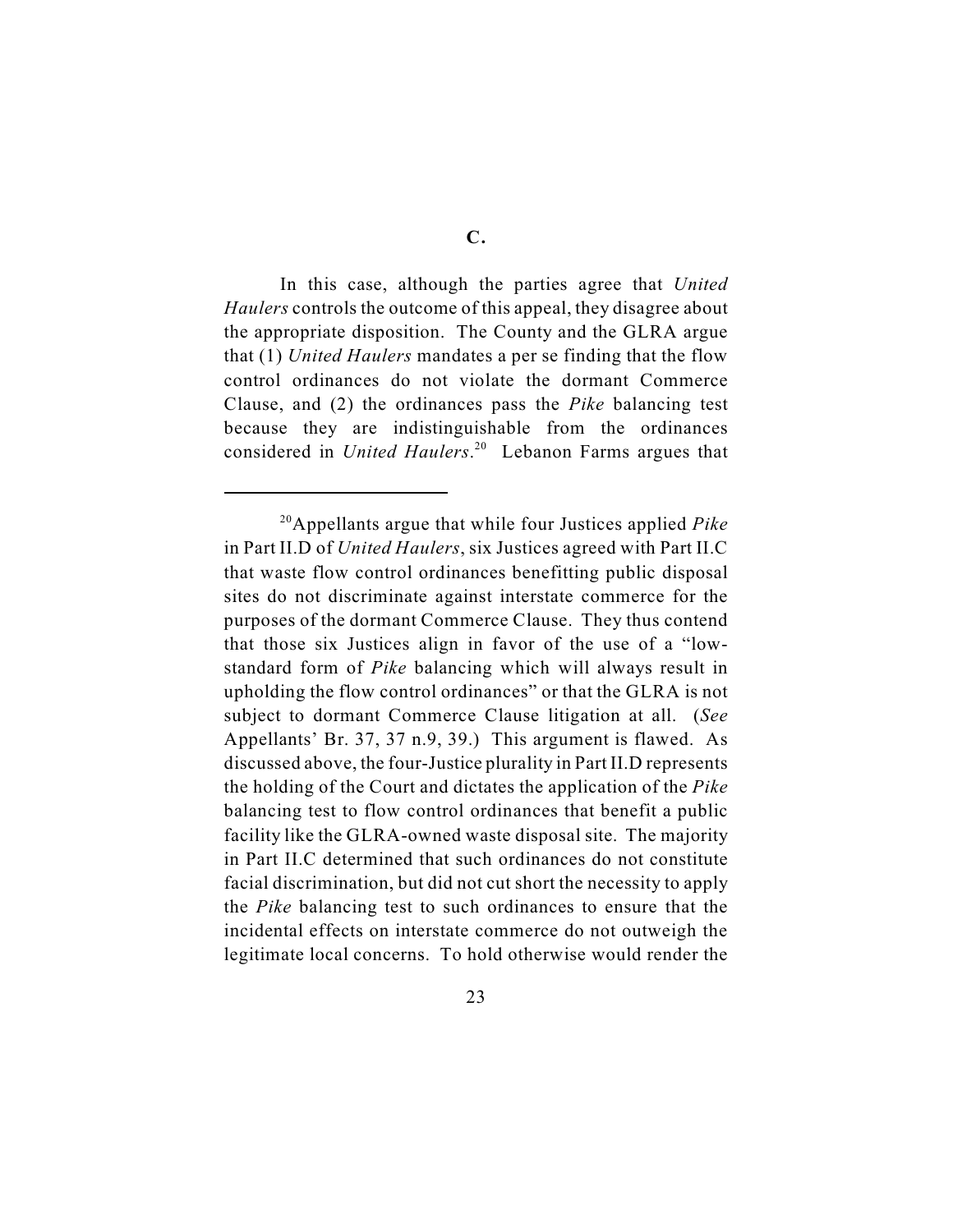applying the *Pike* balancing test instead of strict scrutiny yields the same result as the District Court's strict scrutiny review—the

Appellants also ask us to end our analysis with the conclusion that this case is on "all fours, factually and legally," with *United Haulers* and issue a final ruling on that basis. (Appellants' Br. at 27, 37, 38.) We will not do so because, as both parties acknowledged at oral argument, we do not have sufficient findings of fact and conclusions of law by the District Court to determine whether this case is squarely on par with *United Haulers*.

broader concurrences of Justices Scalia and Thomas, which did not garner the support of the narrower four-Justice plurality, the effective holding of the Court for Part II.D, contravening wellestablished interpretive guidance. *See*, *e.g.*, *Marks*, 430 U.S. at 193 (holding that "[w]hen a fragmented Court decides a case and no single rationale explaining the result enjoys the assent of five Justices, the holding of the Court may be viewed as that position taken by those Members who concurred in the judgments on the narrowest grounds" (internal quotation marks omitted)). Nor does Part II.C or the concurrences of Justices Scalia and Thomas dictate the application of a "low-standard" *Pike* test; such a test simply does not exist.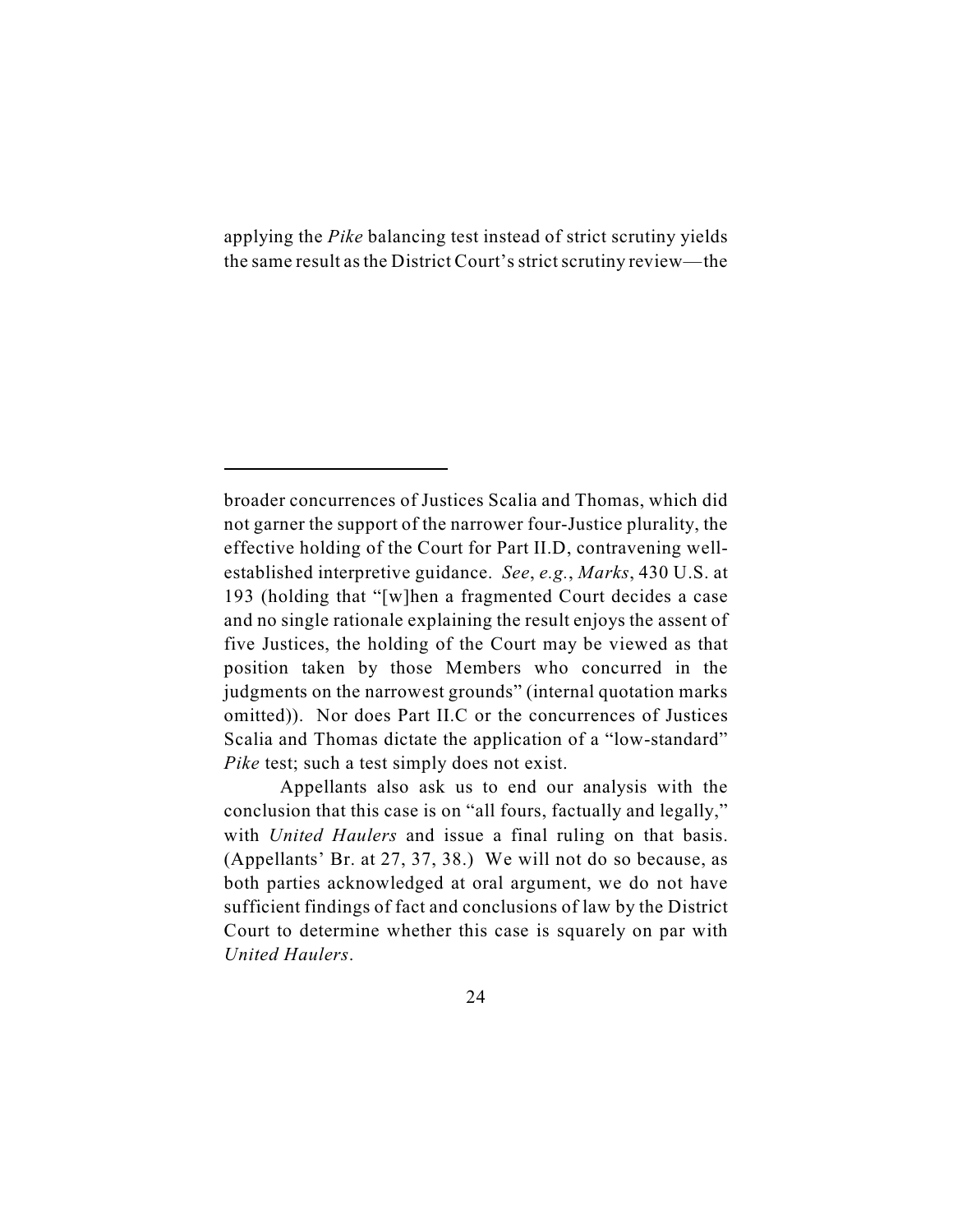ordinances still violate the dormant Commerce Clause.<sup>21</sup> Thus, both parties ask us to apply the *Pike* balancing test.

Considering the strong language of the Supreme Court's holding in *United Haulers*, which found "it unnecessary to decide whether the ordinances impose any incidental burden on interstate commerce because any arguable burden does not exceed the public benefits of the ordinances," 127 S. Ct. at 1797, we perhaps could conduct the balancing test on the record as it exists and even conclude that any incidental burden on interstate commerce does or does not exceed the public benefits of the presently considered ordinances. We will not do so, however. We find the Second Circuit's opinion in *United Haulers Ass'n v. Oneida-Herkimer Solid Waste Management*, 261 F.3d 245 (2d Cir. 2001), to be particularly instructive. The Second Circuit correctly predicted the Supreme Court's eventual holding that "[f]low control regulations like the Oneida-Herkimer ordinances, which negatively impact all

 $21$ Similar to the waste haulers in *United Haulers*, appellee invites us to "rigorously scrutinize economic legislation passed under the auspices of the police power," 127 S. Ct. at 1798. (*See* Appellee's Br. 32-44 (arguing that the regulations were not "necessary" to achieve the County's goals).) "There was a time when th[e courts] presumed to make such binding judgments for society, under the guise of interpreting the Due Process Clause. . . . We should not seek to reclaim that ground for judicial supremacy under the banner of the dormant Commerce Clause." *United Haulers*, 127 S. Ct. at 1798 (citing *Lochner v. New York*, 198 U.S. 45 (1905)).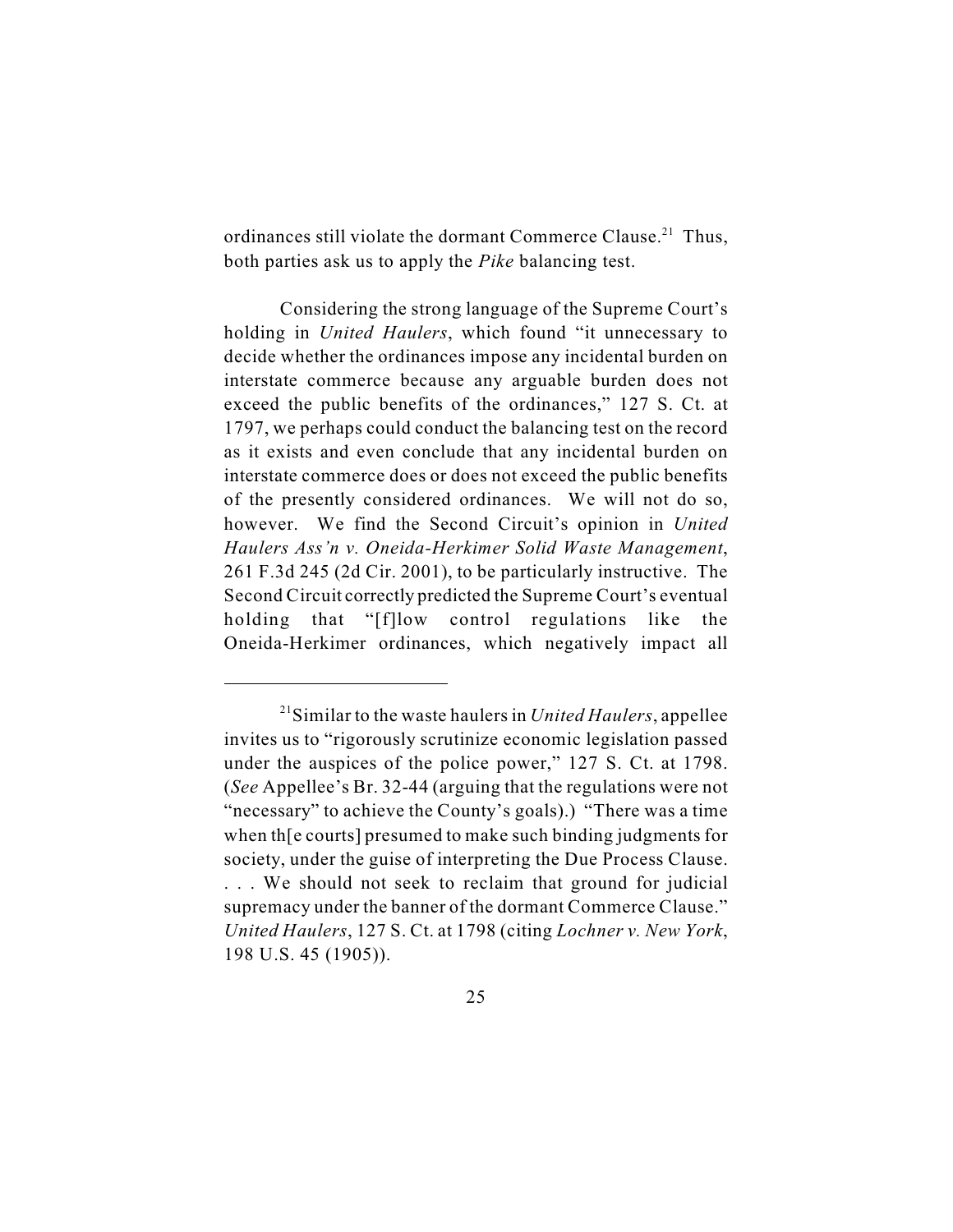private businesses alike, regardless of whether in-state or out-of-state, in favor of a publicly owned facility, are not discriminatory under the dormant Commerce Clause." *Id.* at 263. It then "admit[ted] a temptation to undertake the *Pike* balancing test in the first instance,  $\ldots$  [a] temptation[, which] . . . arises from the well-settled principle that waste disposal is a traditional local government function." *Id.* at 263-64. The court nonetheless decided to "resist the temptation to rule as a matter of law prior to adequate discovery and further argument by the parties, which will undoubtedly assist the District Court in this fact-intensive determination." *Id.* at 263-64. It concluded:

> We ... hold ... that although it does not, in and of itself, give a municipality free reign to place burdens on the free flow of commerce between the states, the fact that a municipality is acting within its traditional purview must factor into the District Court's determination of whether the local interests are substantially outweighed by the burdens on interstate commerce. With that understanding, we reverse and remand for a determination of whether the Counties' flow control laws pass constitutional muster under the *Pike* balancing test.

*Id.* at 264. Only after the district court conducted the *Pike* balancing test and the Second Circuit affirmed did the Supreme Court's plurality in Part II.D affirm the application of the test. *See United Haulers*, 127 S. Ct. at 1797-98.